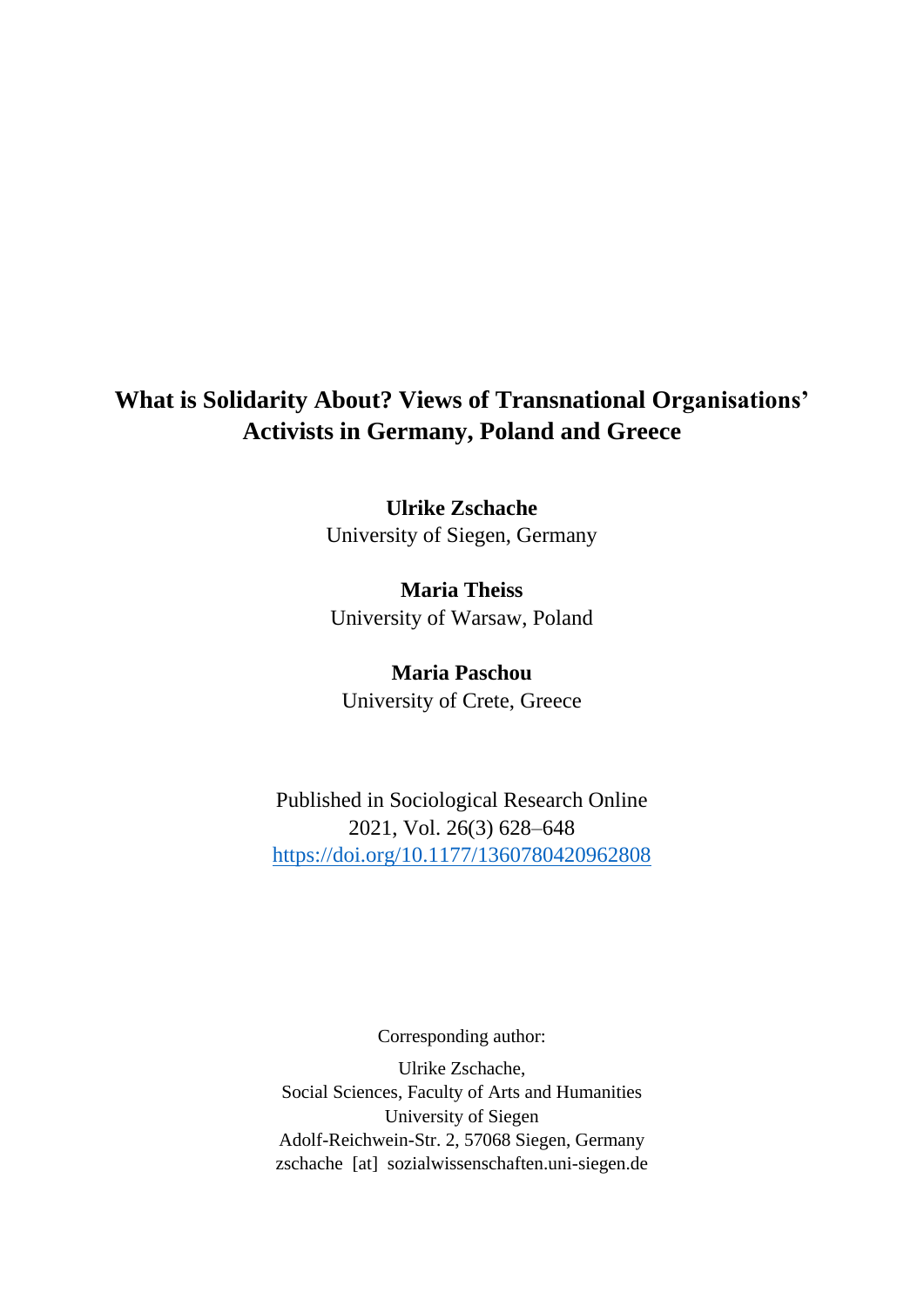# **What is Solidarity About? Views of Transnational Organisations' Activists in Germany, Poland and Greece**

#### **Ulrike Zschache, Maria Theiss and Maria Paschou**

#### **Abstract**

*The notion of solidarity plays an important role in debates about the future of Europe. Yet, it can be used in a diverse or even contradictory manner as contemporary discussions about refugees in Europe or the implementation of social rights at the EU-level well illustrate. While the focus of public attention is often on political leaders, the goal of this article is to deepen our knowledge about the understanding of solidarity by its practitioners at the grassroots-level of solidarity work. Our study is based on 97 individual interviews with representatives of transnational solidarity organisations (TSOs) located in Germany, Poland and Greece. We show how their understanding of solidarity varies across three basic themes: the rationale of action, the scope of beneficiaries and relations with and among beneficiaries. Most strikingly, our research reveals that the core understanding of solidarity among the TSOs under review reflects a progressive, transnational type of solidarity that emphasises universalism, connection-building between targets of solidarity and establishing group identities based on collective action and not pre-defined features. At the same time, our study shows how TSOs adapt to complex country-specific and field-specific contextual conditions.*

Keywords: *social movements, solidarity, transnational civil society organisations, Europe, migration, unemployment, disability* 

#### **Introduction<sup>1</sup>**

In turbulent times of crises, solidarity work by civil society entities has increased remarkably (Kousis et al., 2020). This development has accompanied a growing political and academic interest in the role of civic solidarity engagement. However, despite civic solidarity ranking high on the agenda, little attention has been dedicated to the fact that the meaning of solidarity is highly contentious and varies substantially among civil society activists themselves. To some extent, social movement research has already advanced some analyses regarding how organised civic solidarity can be understood and practiced (Featherstone, 2012; Giugni and Passy, 2001; Waterman, 2001). Nevertheless, the understanding of solidarity held by civic transnational organisations working at the grassroots-level of solidarity action remains a relatively underresearched topic. These kinds of organisations are assumed to play an important role, though, because they may serve as a "laboratory" of solidarity in contemporary times. On the one hand, they have the potential to pursue universal, radically transformative approaches to practicing solidarity. On the other hand, they may, specialise in providing traditional charitable work to vulnerable people from dependent regions abroad.

The goal of this article is to contribute to the discussion with a qualitative analysis of Transnational Solidarity Organisations (TSOs), surpassing existing studies. Current works on

<sup>1</sup> Results presented in this article have been obtained within the project "European paths to transnational solidarity at times of crisis: Conditions, forms, role models and policy responses" (TransSOL), which received funding from the European Union's Horizon 2020 research and innovation programme under grant agreement No 649435. The authors are grateful to two anonymous reviewers for their valuable comments and suggestions, and to Christian Lahusen for helpful comments on earlier versions of the article.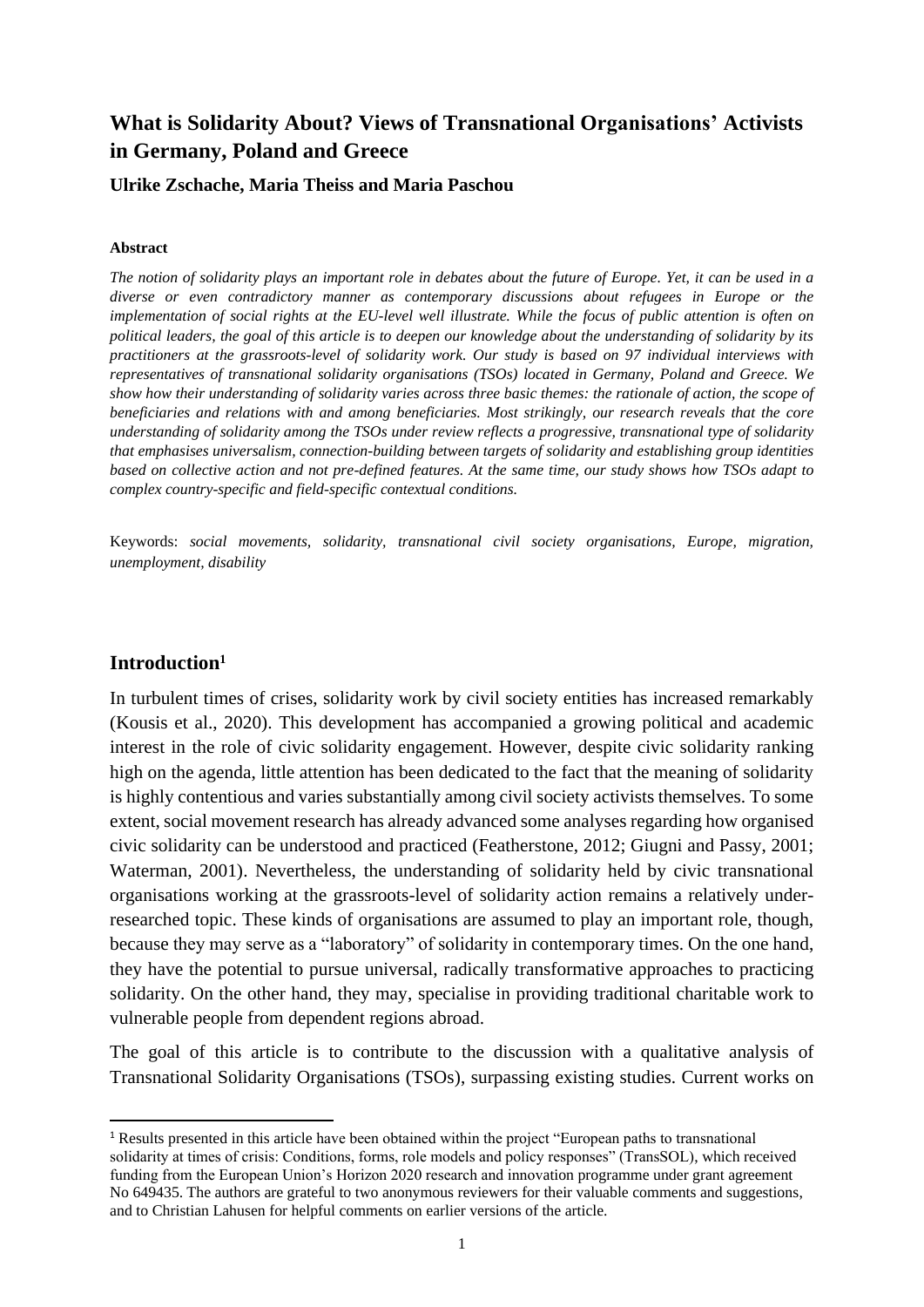transnational solidarity action are based, firstly, on critical cases highlighting practices that seek to challenge oppression (Brown and Yaffe, 2014; Featherstone, 2012; García Augustin, 2012; Siapera, 2019). These publications define the essence of transnational solidarity action in normative terms. Secondly, there are analyses of TSOs' universes that use predefined variables, such as the scope of action, characteristics of networks or types of communication (Lahusen et al., 2018). Both approaches can only partially help us comprehend the diversity of transnational solidarity understandings because they do not sufficiently account for the fact that solidarity understandings are decisively shaped by their context conditions and thus require comparative analyses. We thus propose a different approach. Our perspective is, firstly, systematic – because it considers numerous civic organisations from different countries and fields; secondly, inductive – as it tries to go beyond dominant variables used in quantitative research on civil society organisations; thirdly, interpretative – as we zoom in on how activists make sense of organisations' work and acknowledge the specificity of perceived opportunities and constraints (Giugni, 2001: 237-239; Statham, 2001).

We analyse the understanding of solidarity held by representatives of various civil society organisations that meet the criteria of transnational work and practicing solidarity (Kousis et al., 2016: 32). By "understanding" we mean how these organisational representatives define solidarity, make decisions about and make sense of their work within a broader context. Our work has exploratory goals and seeks to analyse how main themes and notions of solidarity revealed by TSOs' representatives may be placed in the theoretical debate about solidarity. Moreover, by focusing on organisations in the areas of migration, disabilities and unemployment from three European countries that have been quite differently affected by the past decade's crises, we seek to elucidate the country- and field-specific differences among TSO's solidarity understandings.

## **Diversity of Solidarity Action: The Main Dimensions**

Through the literature, we can identify three research strands in social movement scholarship pointing to key dimensions of solidarity action. Firstly, scholars have argued that solidarity conceptions are tied to the rationale of collective action, as this rationale infuses actions with a certain meaning of solidarity (Eterovic and Smith, 2001; Passy, 2001). They proved that civic solidarity with people in need was traditionally organised by voluntary associations that acted out of altruism and compassion in order to offer assistance and relief to the suffering, and without a political mission. Collective solidarity typically took the form of direct help and support to others, i.e. to disadvantaged groups like the homeless, unemployed, poor, disabled or elderly. These solidarity movements were inspired by frames such as Christianity, enlightened humanism and socialism (Passy, 2001: 8-9).

In comparison, in contemporary solidarity movements emerging since the 1960s, assistance to the disadvantaged remained important, but collective action became politicised as new movements challenged political systems and sought to mobilise for social and political change (Eterovic and Smith, 2001; Passy, 2001). In addition to the traditional cultural repertoire, this process was grounded in the ideas of a profound democratisation of society and individual emancipation (Passy, 2001: 10-11). Such a political concept of solidarity was "informed by and positively articulated with equality, liberty, peace, tolerance, and more recent emancipatory or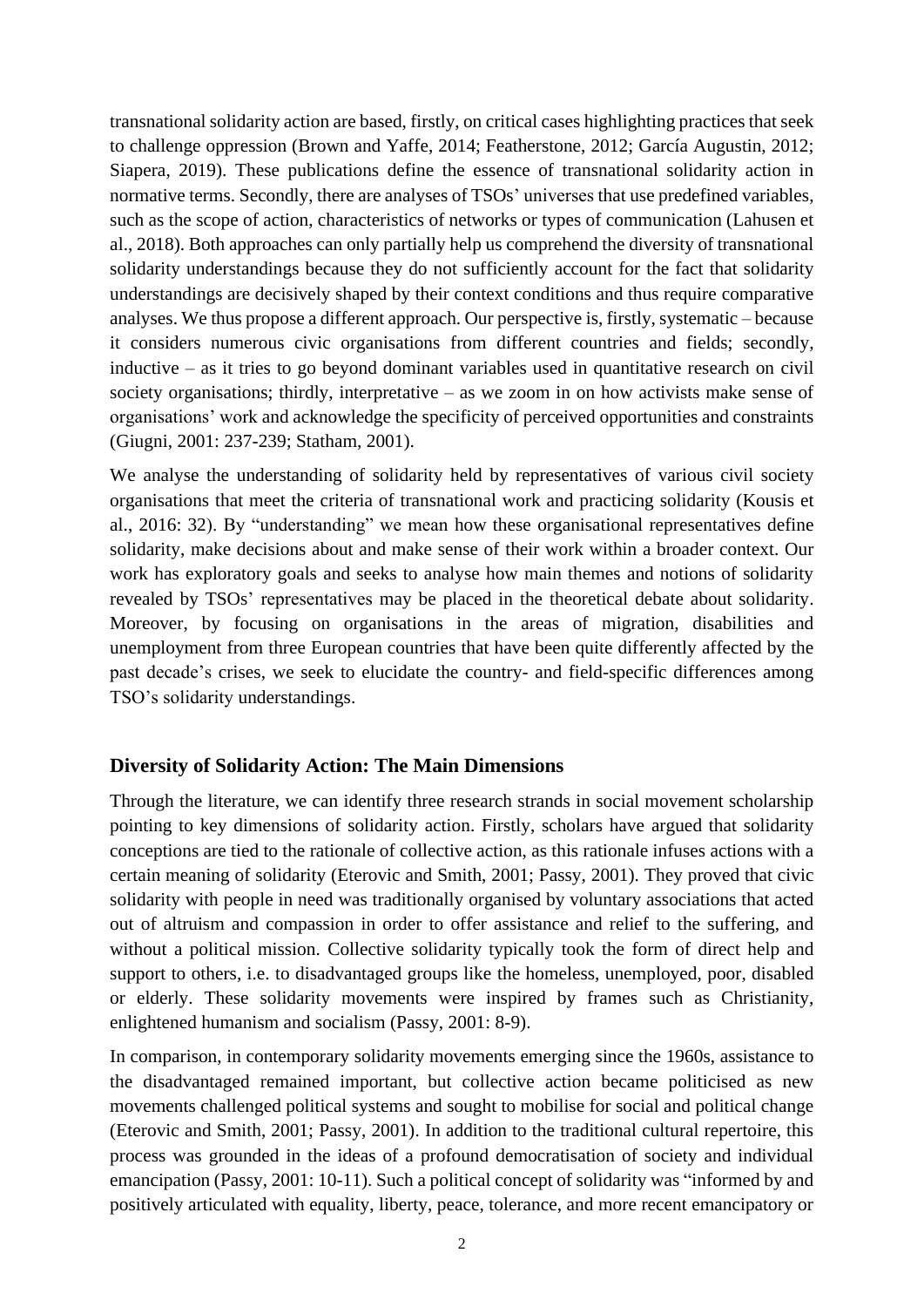life-protective ideals" (Waterman, 2001: 236). In line with these insights, existing research distinguishes between charitable and political objectives of solidarity movements and organisations (Giugni, 2001; Lahusen, 2016). On the one hand, there are organisations specialising either in direct, 'neutral' charitable action and the provision of services, or in advocacy, awareness raising and political claims-making with the purpose of changing policies; on the other hand, there are "hybrid" organisations (Minkoff, 2002) that cover both aspects (Baglioni and Giugni, 2014).

Secondly, it has been claimed that solidarity differs strongly regarding with whom it should be practiced (Faber, 2005: 46; Wallaschek 2019; Waterman, 2001: 235-236). Here, in-group solidarity refers to a type of solidarity where civic groups and social movements lead efforts to establish, increase and maintain solidarity among their members, constituencies and allies. Outgroup solidarity relates to a type of solidarity where civic groups enact solidarity with particular target groups, and where the providers and beneficiaries of solidarity action do not overlap (Eterovic and Smith, 2001: 198; Lahusen, 2016; Passy, 2001: 6).

The meaning of these two types of solidarity may differ depending on how a group's borders are set. Many studies have highlighted the difference between solidarity based on pre-existing similarities and a shared identity of social actors and an open and praxis-oriented notion of the own group or target group. For instance, Brandy and Smith (2005) and Tarrow and McAdam (2005) emphasise pre-existing or attributed similarities as important facilitating factors for actors to participate in and sustain joint action. Of particular importance for solidarity and a shared vision of community are similarities grounded in collective identities, worldviews or ideologies (Bandy and Smith, 2005; della Porta and Kriesi, 1999; Hunt and Benford, 2004; Polletta and Jasper, 2001; Smith and Bandy, 2005). Relevant 'pre-existing' similarities are often: race, ethnicity, heritage, language, religion, nationality, citizenship, region, community membership, social class or gender (Bandy and Smith, 2005; Faber, 2005).

Yet, the role of similarities has also been challenged in recent scholarship. For instance, Featherstone (2012) argues that both solidarities, as well as perceptions of similarity, are actively constructed as a part of struggles over power relations. In this view, solidarity is an inherently generative, transformative process that creates new links between activists and social groups, as well as among different parts of the world, rather than simply interlinking preexisting collectivities. Here, solidarity is created through the strategic efforts of political activists to "negotiate differences and align frameworks of grievance and action" (Bandy and Smith, 2005: 234, cf. also Smith, 2002: 506; Waterman, 2001: 236). In this perspective, identification is not required as an a priori condition. Instead, solidarity is part of a politicisation process through which collective identifications are actively created and shaped, mostly by contesting inequalities and oppression.

Finally, research has been interested in the relational dimension of organised solidarity. In this regard, scholars have pointed out that traditional, altruism-oriented solidarity approaches often implied solidarity relations characterised by power asymmetries and one-sided dependencies between providers and beneficiaries of solidarity action. This observation applies particularly to transnational solidarity in the global context and the relations between civil society organisations from wealthier "global North" regions, and their target groups in poorer regions of the "global South" (Bandy and Smith, 2005; Eterovic and Smith, 2001: 198-199, 216-217;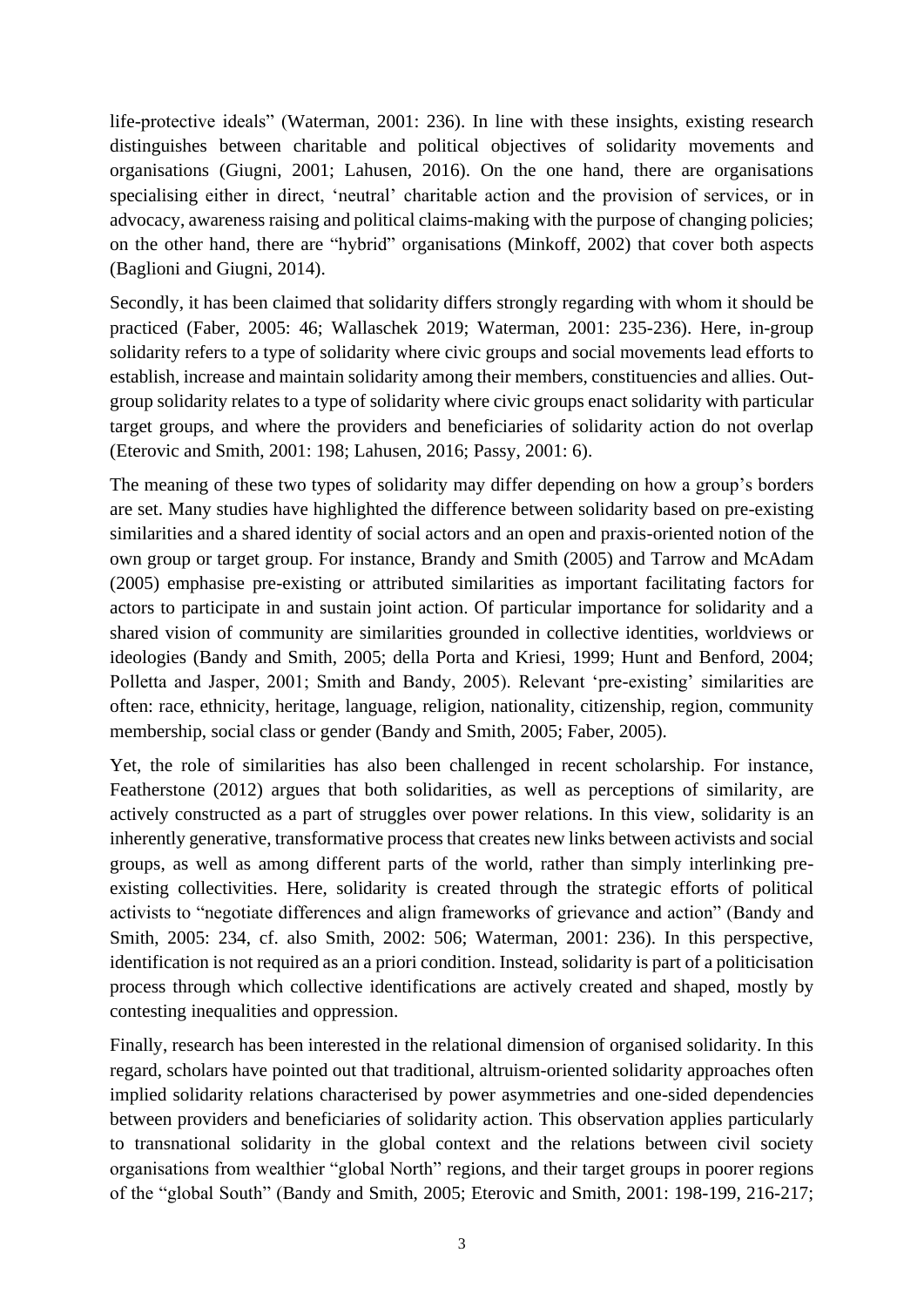Hunter, 1995:6; Waterman, 2001: 235-237). In contrast, contemporary and more politicised civic groups and social movements have started to develop more reciprocal solidarity relations, shaped by mutualism and the recognition of (global) interdependencies, and seeking to avoid asymmetric top-down and dominance-based relations(Eterovic and Smith, 2001: 198-199, 216- 217; Hunter, 1995: 6). This trend seems to point to "an important difference in the diagnosis of social problems and in the prescription for addressing them, compared to those of more traditional, altruistic action frames." (Eterovic and Smith, 2001: 198)

## **Data and Methods**

Starting from the abovementioned knowledge gap on transnational organisations' understanding of solidarity, our study is dedicated to answering the following research questions:

- 1) Which themes are present in TSOs' reflection on solidarity?
- 2) How do various aspects of solidarity understandings cluster?
- 3) How do solidarity understandings resemble one another or differ between organisational fields and countries?

Following basic assumptions of grounded theory (Glaser and Strauss, 1967), we conducted an exploratory, inductive qualitative text analysis in order to find out how TSOs' representatives define and understand their organisations' work. Thus, instead of using pre-defined categories from the scientific literature, we look at the descriptions and explanations of solidarity work reported in our interviews and their cluster patterns. This is aimed at mapping the factual semantic diversity and unveiling the core understanding of (transnational) solidarity among TSO representatives, as well as tracing the dimensions of contention. The theoretical stances described above help us interpret and place our findings within the existing literature.

For this study, we conducted 97 individual in-depth interviews with German, Polish and Greek representatives of TSOs dealing with migration, disability and unemployment. The selection of interviewees followed a purposeful sampling designed to capture a broad range of TSOs engaging at grassroots level.<sup>2</sup> Our sample covers representatives from a variety of small- to medium-scale, local or regional voluntary organisations or civic organisations with few paid staff, including informal citizens' and social protest groups, informal networks, non-profit, volunteer associations, social economy enterprises and local or regional branches of unions and other labour organisations. Moreover, it comprises service- and advocacy-oriented groups, thus covering both urgent needs engagement and political acts of solidarity. The choice of organisational representatives from Germany, Greece and Poland was motivated by the goal to encompass a variety of discourses about transnational solidarity, as these countries differ significantly in terms of civic traditions, welfare state regimes, and the impact of the economic and migration policy crises of the past decade. Interviews based on the same guidelines were

<sup>2</sup>Selected TSOs either involve organiser(s) from another country or supranational agency, actions that are coordinated in at least one other country, beneficiaries or participants/partners/sponsors/volunteers from another country, frames with cross-national reference and/or the organisation's spatial reach at least across two countries (Kousis et al., 2016: 32).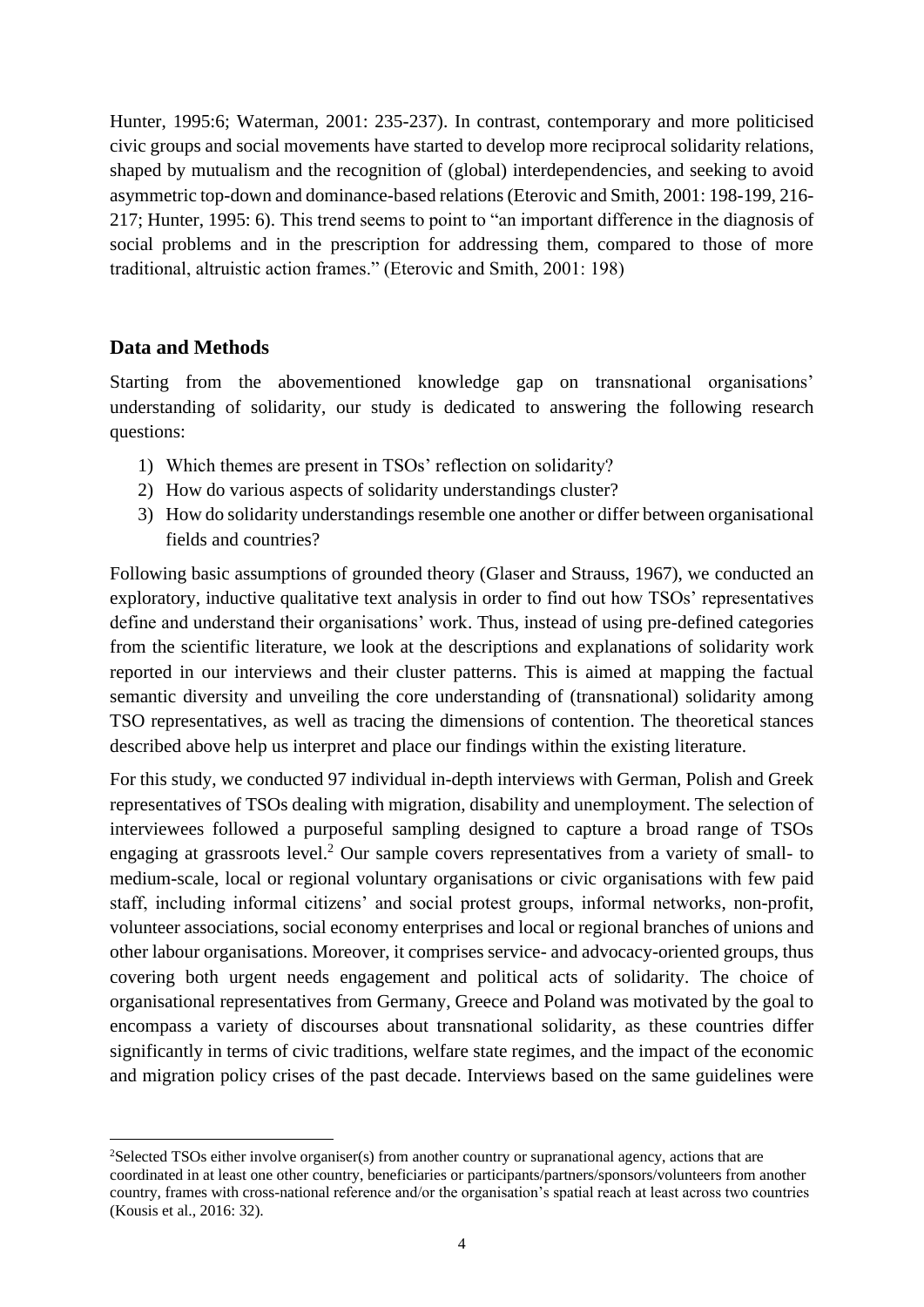conducted between August and November 2016 and lasted between one and two hours. They were recorded and transcribed.

In line with grounded theory (Glaser and Strauss, 1967), we started our analysis with an open coding of interview transcripts in order to grasp and cluster a variety of semantic elements in the material (Bryant and Charmaz, 2007: 18). Following the Weberian tradition of interpretative sociology, we included not only those passages that spoke expressly about the definition of solidarity, but also those where interviewees described how their organisations make action choices. Interpretation and comparison of our codes within and between country cases led us to selective coding with the use of a salient set of codes. Through integration and abstraction, we allocated them to broader categories and themes (see Table 1). Finally, we applied axial coding (Strauss and Corbin, 1990) in order to identify relationships between codes, categories and themes.

# **Findings**

Analysis of the interviews allowed us to identify three major themes that we interpret as the basic dimensions constituting and organising the understanding of solidarity among our interviewees. These are the rationale of organisations' action, the scope of beneficiaries and relations with beneficiaries. Each theme is inductively constructed from a set of codes and more general categories addressing the understanding of solidarity and its practices as described by interviewees.

| theme                                        | category                                                       | code                                                                                                                                                            |
|----------------------------------------------|----------------------------------------------------------------|-----------------------------------------------------------------------------------------------------------------------------------------------------------------|
| rationale of<br>organisations'<br>action     | purposes of action                                             | o pragmatic, service-oriented purposes<br>o political-idealistic purposes                                                                                       |
|                                              | value orientation                                              | $\circ$ humanistic values<br>o philanthropic values<br>$\circ$ social values                                                                                    |
| scope of<br>beneficiaries                    | openness or closeness of<br>the circle of beneficiaries        | $\circ$ in-group (beneficiaries as TSO members)<br>o out-group (beneficiaries external to TSOs)                                                                 |
|                                              | role and nature of (target)<br>group identity                  | o pre-existing similarities of beneficiaries<br>o a posteriori definition of target groups'<br>communalities<br>o universalistic understanding of beneficiaries |
| relations with<br>and among<br>beneficiaries | collective forms of<br>interaction with/among<br>beneficiaries | o bottom-up approach (symmetric-horizontal and<br>participatory)<br>o top-down approach (asymmetric-vertical, one-<br>sided, non-participatory)                 |
|                                              | organisational aims                                            | o empowerment, emancipation and self-<br>determination<br>$\circ$ equality, equity and inclusion<br>o charitable help/charity                                   |

Table 1 Themes, categories and codes in our analysis of interviews with TSO representatives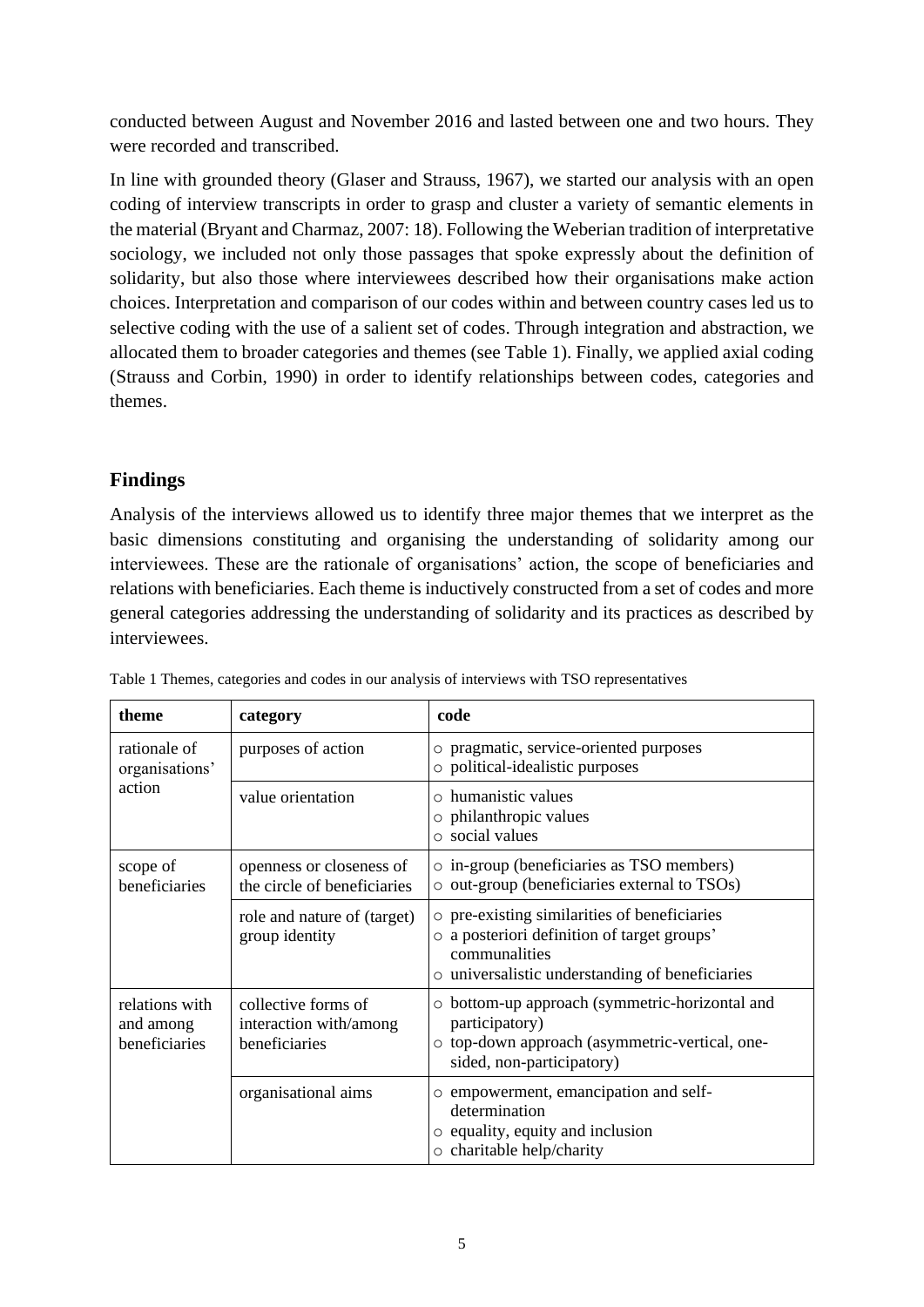### *The rationale of organisations' action*

This first theme entails the purpose of organisations' action and expressed underlying values. These two aspects were discussed by our interviewees very often conjointly, pointing to affinities between them.

As regards the interviewees' description of the purpose of their organisations' action, we could identify two approaches: The first approach highlights that the organisation's action pursues *pragmatic, service-oriented purposes,* which manifest themselves as direct help and practical assistance. Typically, help and assistance take the form of providing support in case of urgent needs, such as free food, clothing and other goods, accommodation, health care and psychological support, but also counselling, legal advice or training. Interviewees explained that they seek to solve problems and improve specific living conditions, as in this case:

*The logic behind the social clinic was to adopt a holistic approach, so that a person coming for medical support will also receive social, psychological and legal support in order to overcome his overall vulnerability. Since the outbreak of the crisis, this holistic approach also meant being able to satisfy basic needs, food and shelter* (GR, migr5, 09/2016).

This pragmatic approach was particularly salient among Polish TSOs. Indeed, the statements of their representatives were often characterised by an assumption of objectivity and neutrality:

*We aimed to operate in such a fashion that we respond to what we carefully observe, […], try to look at the trends and respond to them. For example, […] there was such a wave of Poles going abroad to other EU countries that we undertook educational programmes to keep people here* (PL, unemp1, 08/2016).

Interviewees from Polish TSOs were sometimes hesitant about whether their organisations' work can be labelled as solidarity action. In some instances, solidarity was even rejected as an organisational principle because it was not regarded as professional enough.

Secondly, in contrast to pragmatic purposes, many interviewees emphasised *political-idealistic purposes of solidarity action.* They explained that their organisations follow a political mission, seek to raise public awareness about certain issues, give voice to the concerns of their target groups in the public sphere and aim to promote social or political change. Interviewees highlighted that they want to "bring about social change", "make people aware of the problems of some groups" or "make some groups visible", as in the following passage:

*One of our major aims is to shift attention to the existing grievances […]. I believe we are one of those few associations that continue to touch raw nerves* (DE, migr5, 10/2016).

While we could differentiate between a pragmatic, service-oriented and a political-idealistic approach analytically, they were not empirically mutually exclusive. In many cases, pragmatic and political purposes appeared to be variously interlinked, especially in Germany and Greece, where few TSOs focused exclusively on either practical provision of help or political advocacy, protest and awareness raising. Many Greek TSOs were inclusive of both of these goals due to the urgent needs and a context shaped by economic and refugee crises. In Germany, the interweaving of pragmatic and political aims was particularly underscored in the migration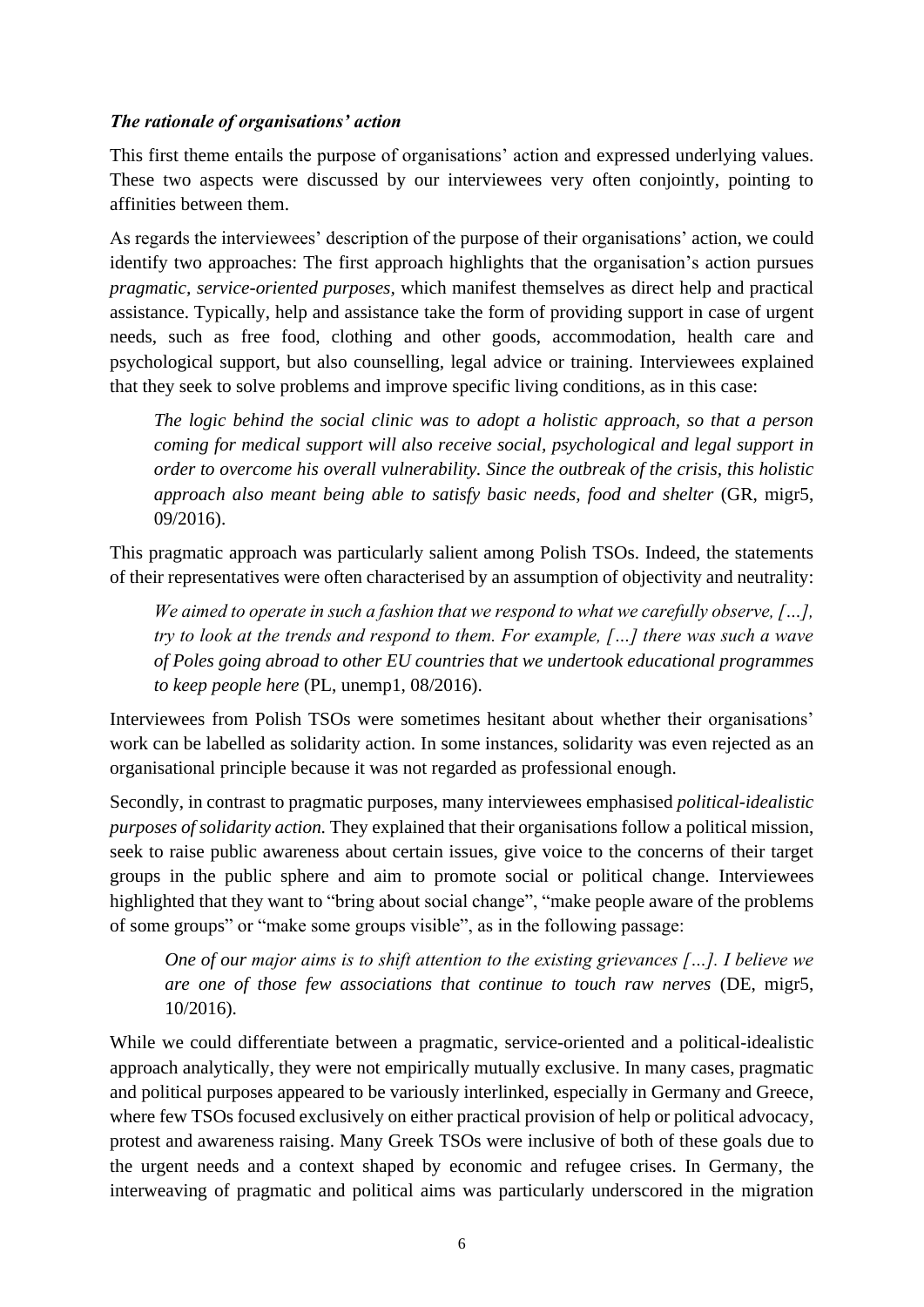field. Given the arrival of large numbers of refugees in 2015 and 2016, the provision for urgent needs became crucial for many TSOs, though political objectives remained on their agenda.

When speaking about solidarity in terms of the purpose of their organisations' engagement, many interviewees reported that their work was guided by specific values. This was the case particularly in Germany and Greece, while in Poland, perceiving TSOs' work as pragmatic and not value-driven was more salient. From responses expressing a *value orientation*, we could reconstruct three groups of values. Firstly, we identified *humanistic values* which were most strongly emphasised. In particular, representatives of migration and disability TSOs stated that their activities are motivated by humanistic values and principles like human rights, respect for all human beings, dignity, tolerance, multiculturalism, respect for difference, self-determination and individual freedom, exemplified by the following:

*[Our] understanding of global solidarity is that one appreciates one another as equals. […] You may call this humanism* (DE, migr4, 10/2016).

Secondly, *philanthropic values* were addressed by our interviewees, however, with different connotations. In rare instances, compassion, altruism and neighbourly love were discussed as guiding principles of the organisation's work. This occurred almost exclusively in the statements of some church-related TSOs from Poland. In contrast, values that have traditionally accompanied charitable help, like neighbourly love and compassion, were often regarded as inappropriate, in particular by activists from migration and disability TSOs. In this context, humanistic and philanthropic values were also discussed jointly by interviewees. Many respondents highlighted that their organisations pursue the enforcement of existing rights, which, according to them, is opposed to being viewed as pitiable. This links in with their emphasis on human rights, as described above.

*We should move away from compassion with disabled people and towards the inclusion of people with disabilities* (DE, disab10, 11/2016).

Third and finally, *social values* like social cohesion, social justice, equality and inclusiveness emerged as value orientations of solidarity work. Across the three countries, social values were most typically addressed by TSOs working in the (un-)employment field. These interviewees highlighted that they act for labour rights, good working conditions and for stronger labour market inclusiveness:

*Our goal is to strengthen the sense of identity among our employees, respond to the issues of labour market flexibilisation, and strengthen the labour struggle generally* (GR, unemp1, 09/2016).

In comparison to (un-)employment TSOs, a few TSOs from the migration field addressed the role of social integration, and some disability TSOs underlined the need for social inclusion. However, in their statements, the social dimension was usually only one element within more general discourse about human rights and equity.

Regarding the interrelations between action purposes and values, it was striking that humanistic and philanthropic values were typically discussed in those instances where interviewees reported political-idealistic purposes of action. However, while humanistic values were used in an affirmative manner, statements about philanthropic values usually underlined a negativecritical stance towards them, putting them in contrast to humanistic values. In comparison,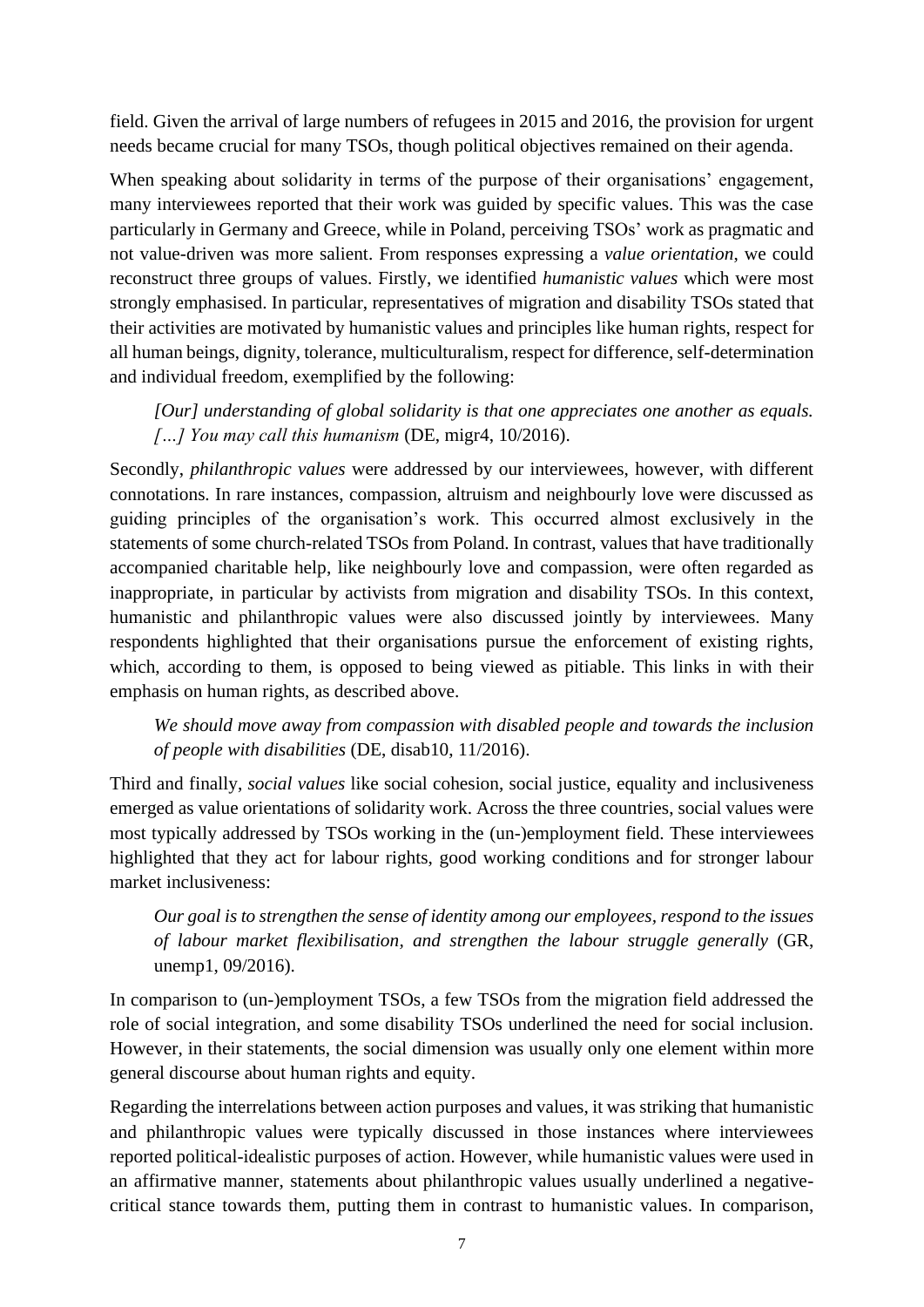social values were often mentioned in instances where interviewees spoke about pragmatic, service-oriented purposes of action.

# *The scope of beneficiaries*

The second theme involves various understandings of the scope of beneficiaries. Here, two specific approaches can be distinguished, forming the main categories within this theme. On the one hand, respondents referred to the openness or closeness of the circle of beneficiaries. On the other hand, they discussed their understanding of group identity*.* With regard to the first category, we identified two crucial codes. In line with the notion of in-group solidarity, some interviewees defined the scope of their organisations' *beneficiaries as their own group members with whom they share common grievances, needs and interests*. Across the three countries, this view was present mainly among labour unions and self-help groups. In comparison, other TSOs of our sample perceive their activities as action towards *external beneficiaries who are not members of the organisation.* This approach, resembling out-group solidarity, was characteristic for refugee help organisations, but it also occurred in the unemployment and disability fields.

As regards the second category, TSOs of our study expressed different understandings of the role and nature of (target-)group identity. Overall, we could identify three different approaches, namely basing group identity on beneficiaries' pre-existing similarities, building group identity of beneficiaries on a posteriori established similarities and universal solidarity. In all three countries, there were interviewees who emphasised the relevance of shared *pre-existing similarities* of their beneficiaries. This understanding was typical of many disability organisations, and particularly of self-help organisations in this field. Here, membership was often related to specific forms of disability or disease. Sameness was also defined with regard to specific life situations or people's status resulting from social policy regulations. In addition, some TSOs, mainly from Poland, pointed to competition between disability TSOs addressing different target groups because of a low level of social protection in this field:

*Generally, there is no solidarity between [the different groups of] people; everybody is focused on their own issue* (PL, disab6, 9/2016).

In comparison, many other respondents from the three countries explicitly *rejected pre-existing similarities as a means of defining their target groups and preferred to define them on the basis of a posteriori similarities*. In this context, interviewees stated that their organisation seeks to provide support for all those in need, regardless of characteristics.

*We do not reject anybody. […] Everybody who needs our help is warmly welcomed here.*  [...] We also show solidarity with people who cannot find a flat anymore [in this city] *because of gentrification, in the same way that refugees cannot find a flat at affordable prices due to gentrification. That does not make a difference to us* (DE, migr5, 10/2016).

Moreover, across all three countries, interviewees drew attention to the need to identify overlapping concerns, to join forces and to fight together for common causes. Their organisations opened up their constituencies to a larger circle of people enduring social and economic pressure, and promoted a broad solidarisation across different social groups. This approach was most prominent in the (un-)employment field. Here, TSOs also supported, for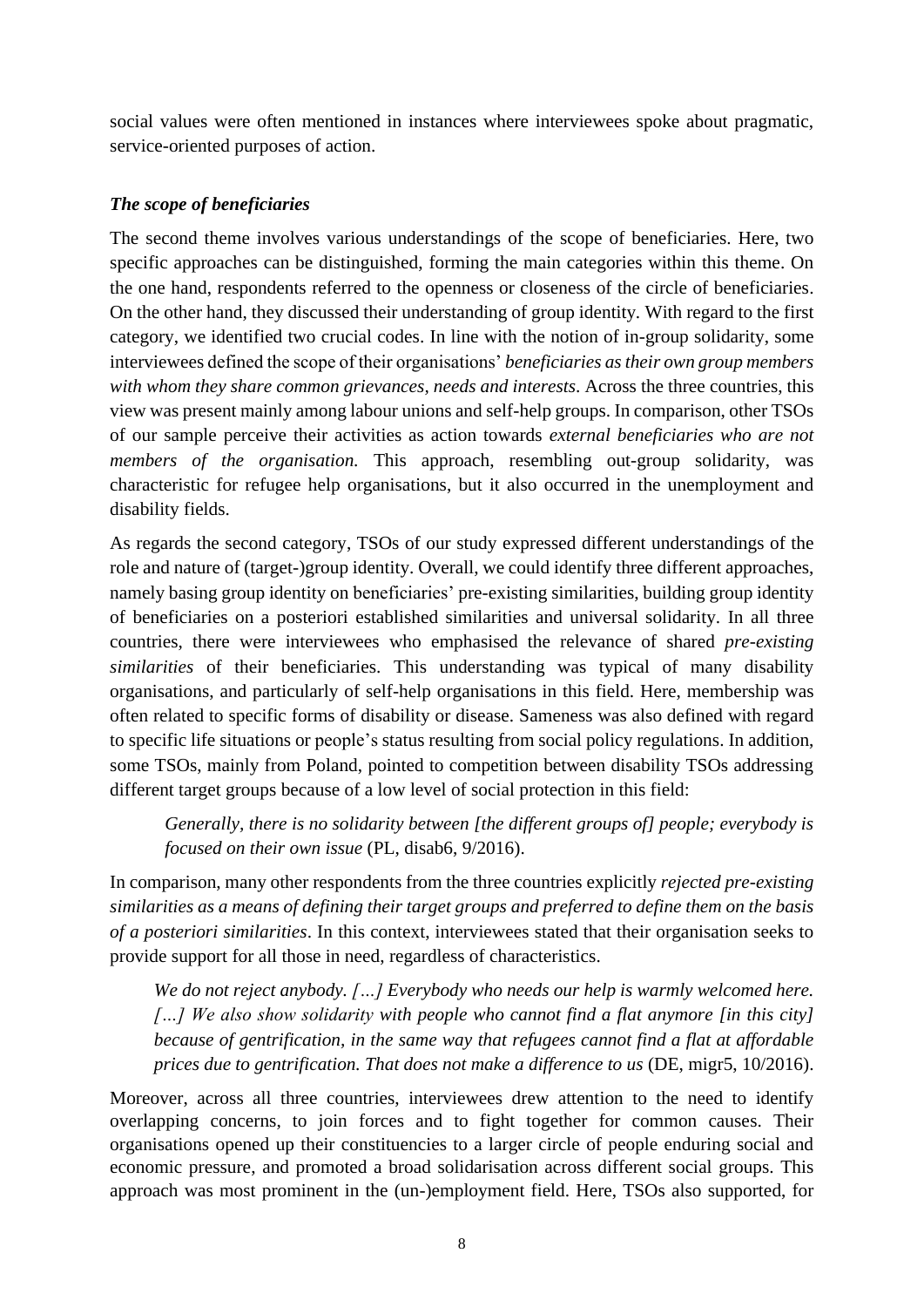instance, precarious atypical workers, migrants, disabled people or other disadvantaged groups, which one interviewee explained:

*For me, a crucial approach is to identify common interests of different groups. If we walked around in a t-shirt claiming 'more money for long-term unemployed' […] this would gain disapproval. Highlighting interrelations helps much more. […] To simply ask: Who is benefitting from this policy? Who is losing out because of it? And then it would be helpful if the losers united and tried to enforce their interests in solidarity* (DE, unemp1, 08/2016).

Similarly, membership-based TSOs, like trade unions, led efforts to renegotiate their membership base and to bridge differences between different target groups by focusing on overriding issues, such as working conditions or social citizenship. This indicates a praxis of a posteriori identity building among different addressees:

*Recipients of our actions are all people who are in some way connected with the labour market, regardless of the professional statute or contract, whether they are employees or the unemployed* (PL, unemp5, 10/2016).

*At the core of the union's rationale is [the idea] to unite the industry's employees beyond the divisions […] Our aim was to unite the employees of the sector beyond separations, [to overcome the divide] between employees and the unemployed, between employees and students or between employees and the self-employed* (GR, unemp1, 09/2016).

Overall, interviewees from (un-)employment TSOs highlighted similar justifications for such an approach, with country-specific nuances. In Germany, TSOs were coping with the problem that long-term unemployment and poverty had disappeared from the public and political radar due to the remarkable improvement of the German economy and labour market since 2010/2011. This was also accompanied by the emergence of new cleavages between the permanently employed, the precariously employed and unemployed people.

*Since about 2011 we have continuously grown official employment figures. In my view, this leads to a decrease in solidarity because the public is under the impression that the problem has resolved itself. […] And for those who are still jobless, it must certainly be their own fault* (DE, unemp1, 08/2016).

In Greece, according to interviewees, it were the recent austerity, liberalisation and flexibilisation measures imposed since the crisis of 2008 that led to intensified cleavages within the labour market, increased antagonism, individualism and weakened unionism. New marginalisations, unequal opportunities (e.g. for the youth), unequal rights (e.g. between employees with different contractual statuses) and discrimination (e.g. pay and compensation) emerged. This ran alongside a conspicuous rise in unemployment and poverty:

*In the early years of the crisis, people became isolated. They felt competitive with those who stayed out of the job market due to their fear of losing their work. There were also tensions between permanent employees and precarious workers. It took us some time to realise that we all have same interests in common* (GR, unemp4, 09/2016).

Similar to the Greek case, Polish TSOs underlined the impact of liberal, flexibilisation-oriented labour reforms and austerity measures that had been implemented since 2008 in order to prevent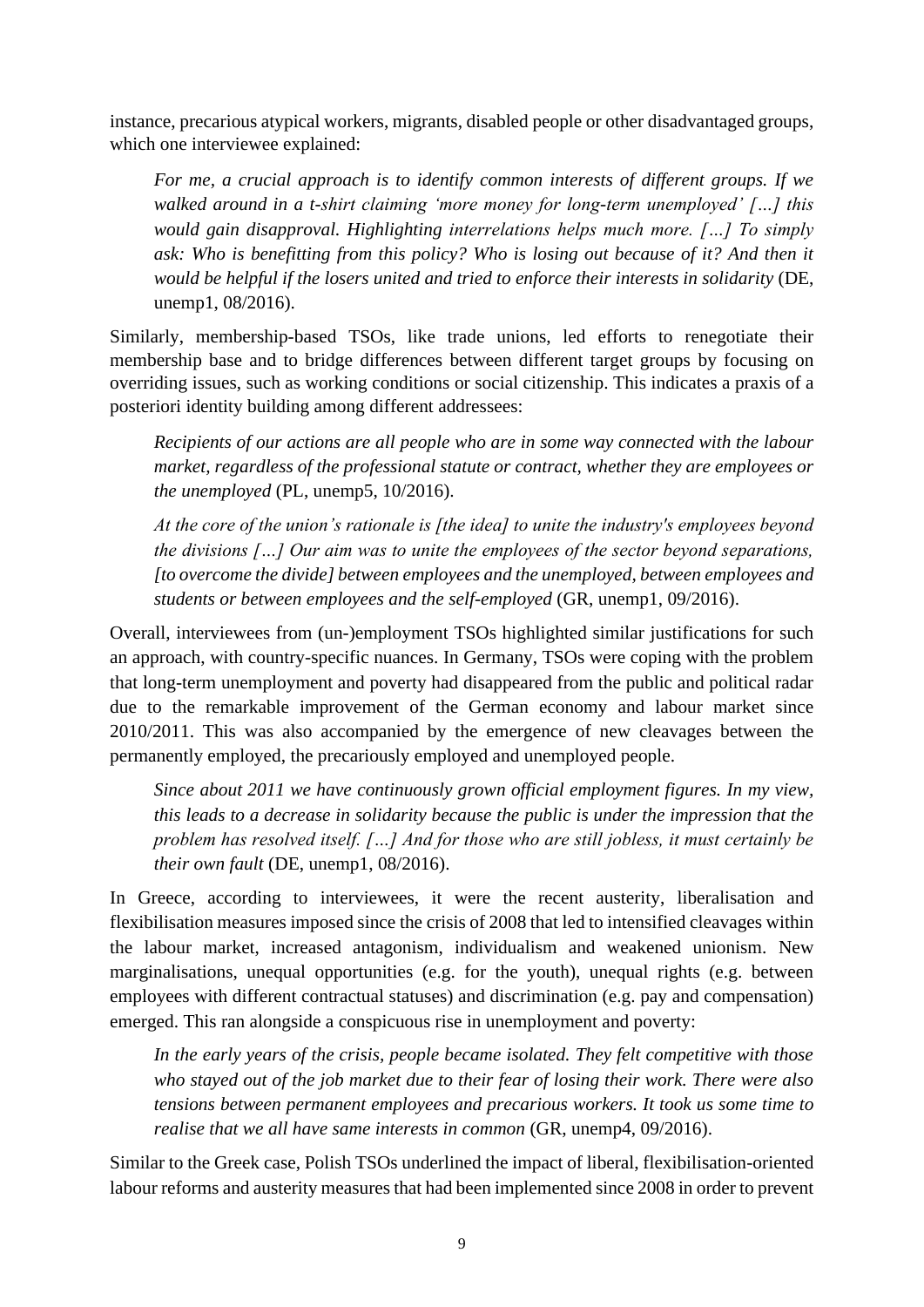the economic crisis effects. These policy changes led to high levels of precarious employment, freezing of salaries in the public sector and cuts in unemployment benefits. Against this backdrop, it was representatives of the Polish labour unions who expressed the need to struggle to unite antagonised groups active in specific fields, to overcome exclusive in-group solidarities of specific categories of employees and include new groups of workers, like manual workers, into the labour unions:

*We understand solidarity primarily through the lens of class, that is: of all people […] no matter the trade, the position, the kind of working agreement […]. So exactly here is the solidarity […] beyond branches […]*. *Many groups that previously used to define themselves as middle class, like artists, creative people, those from civil society organisations and public administration, they now tend to see themselves through the categories of employee and solidarity* (PL, unemp5, 10/2016).

Finally, a number of statements could be subsumed under the third category. Across all three countries, some organisational representatives emphasised the need of a *universalistic understanding of beneficiaries* and of pursuing *global solidarity*. Rationales based on similarities of beneficiaries, be they a priori or a posteriori ones*,* were rejected. In this view, solidarity and equality are basic human rights. In the universality-based approach, the circle of potential beneficiaries was typically referred to as "all people", "the whole society" and "humankind". This universal approach was mainly shared by organisations active in the migration field:

*I believe that we pursue the aspiration of global solidarity. For us it is out of the question that we do not make any distinction between citizenship, regional, continental provenience or affiliation. […] Some call it humanism* (DE, migr4, 10/2016).

# *Relations with and among beneficiaries*

Finally, when discussing solidarity, our interviewees reported the relations towards and among beneficiaries within their group or organisation. Two categories emerged: Interviewees spoke about collective forms of interaction with and among beneficiaries, and they also addressed the organisational aims associated with these interaction forms. Our respondents described these two aspects mostly together, linking specific organisational aims to particular forms of interaction, and vice versa.

As regards organisational interaction forms, we identified a *bottom-up approach* and a *topdown approach*. The bottom-up approach was addressed very often by our interviewees. It privileges *symmetric-horizontal and participatory forms of interaction with and between beneficiaries at eye-level* as in the following:

*The point is to communicate with people, bring them into action and incite their active participation – and indeed they do participate by joining in either cooking or food distribution activities* (GR, migr4, 09/2016).

Interviewees put emphasis on diverse aspects of bottom-up solidarity. For instance, representatives from TSOs practicing in-group solidarity underlined the idea of reciprocity. This is particularly true for self-help groups, an important type of actor among the interviewed disability TSOs: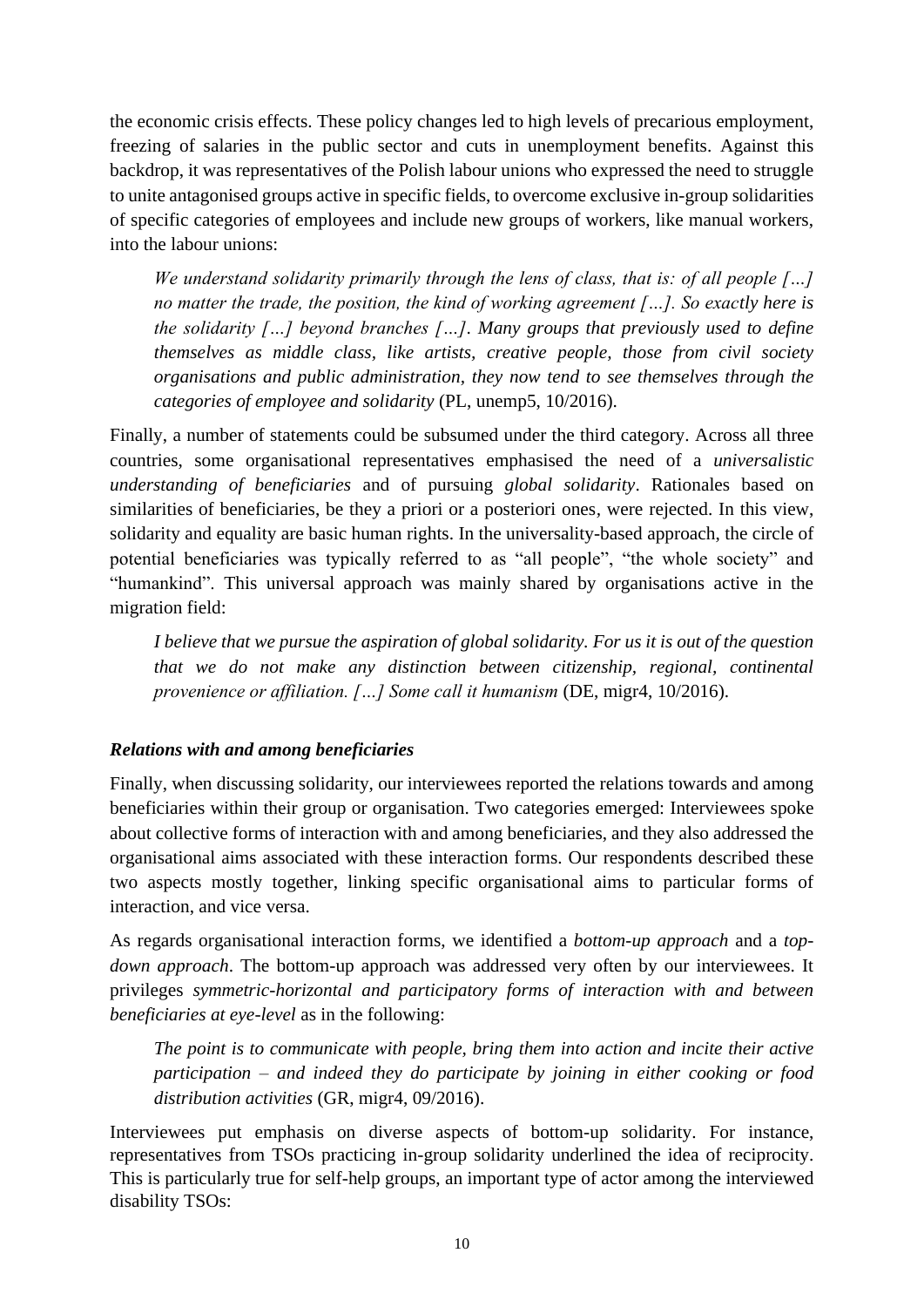*What I mainly understand as solidarity is cooperation or mutual support, or that the people concerned mutually support each other* (DE, disab6, 10/2016).

In many cases, when speaking in favour of a participatory bottom-up approach, interviewees emphasised their rejection of power asymmetries and unequal dependencies between providers and receivers of solidarity action. Indeed, many interviewed organisations providing help for other target groups underscored their critical stance towards traditional top-down charitable forms of solidarity. According to interviewed activists across all three countries, symmetric, equal relationships are what make solidarity different from charity:

*The notion of charity has the bad thing that we give from above. It is connected with the image of the rich lady who gives her cheque […]. We do not want to see people with outstretched hands, but powerful citizens standing proudly on their feet* (GR, disab3, 09/2016).

*We understand solidarity in the way that we do not look top-down […]. We do not look at who is bigger, who is smaller, who is the recipient, who has to say 'thank you', who says 'welcome'. Instead, the services that we promote […] are a realisation of existing human rights. […] We do not look at our work from the charity perspective* (DE, disab3, 10/2016).

In this context, solidarity is interconnected with the intention to overcome asymmetric and paternalistic relations characterised by a divide between active helpers and passive receivers of charitable help:

*Often the term 'helper' is used. But we reject this. […] This project stood out because of the attitude to meet at eye-level* (DE, migr4, 10/2016).

This critical stance on top-down relations seeks to avoid that solidarity takes the form of "substitution" (Waterman, 2001), where one side speaks and acts on behalf of the other. Accordingly, interviewees distance themselves from the idea that beneficiaries are just passive objects of help or victims who have to beg for pity or alms.

The bottom-up approach was most salient in interviews with representatives from politicallyoriented TSOs from Greece and Germany. Nevertheless, there were also pragmatic justifications, particularly by Polish respondents. For them, involving beneficiaries in the planning and implementation of activities was important in order to solve complex social problems successfully. Close, integrative relations with the addressees of their action were regarded as essential:

*When we build an assistance centre for people with illnesses or disabilities […], the main issue is […] to show […] that you can work with [these people] […]. It's the issue of starting to be familiar with them and the issue of cooperation* (PL, disab2, 08/2016).

The respondents' emphasis on bottom-up organisational interaction forms was repeatedly associated with two different groups of organisational aims. The first group involves aims such as *empowerment, emancipation and self-determination*, while the second comprises aims like *equality, equity and inclusion*. Regarding the first group of aims, respondents often underscored the objective to foster the active participation of beneficiaries in planning and implementation of activities in order to *empower* them and promote *self-determination, self-initiative and*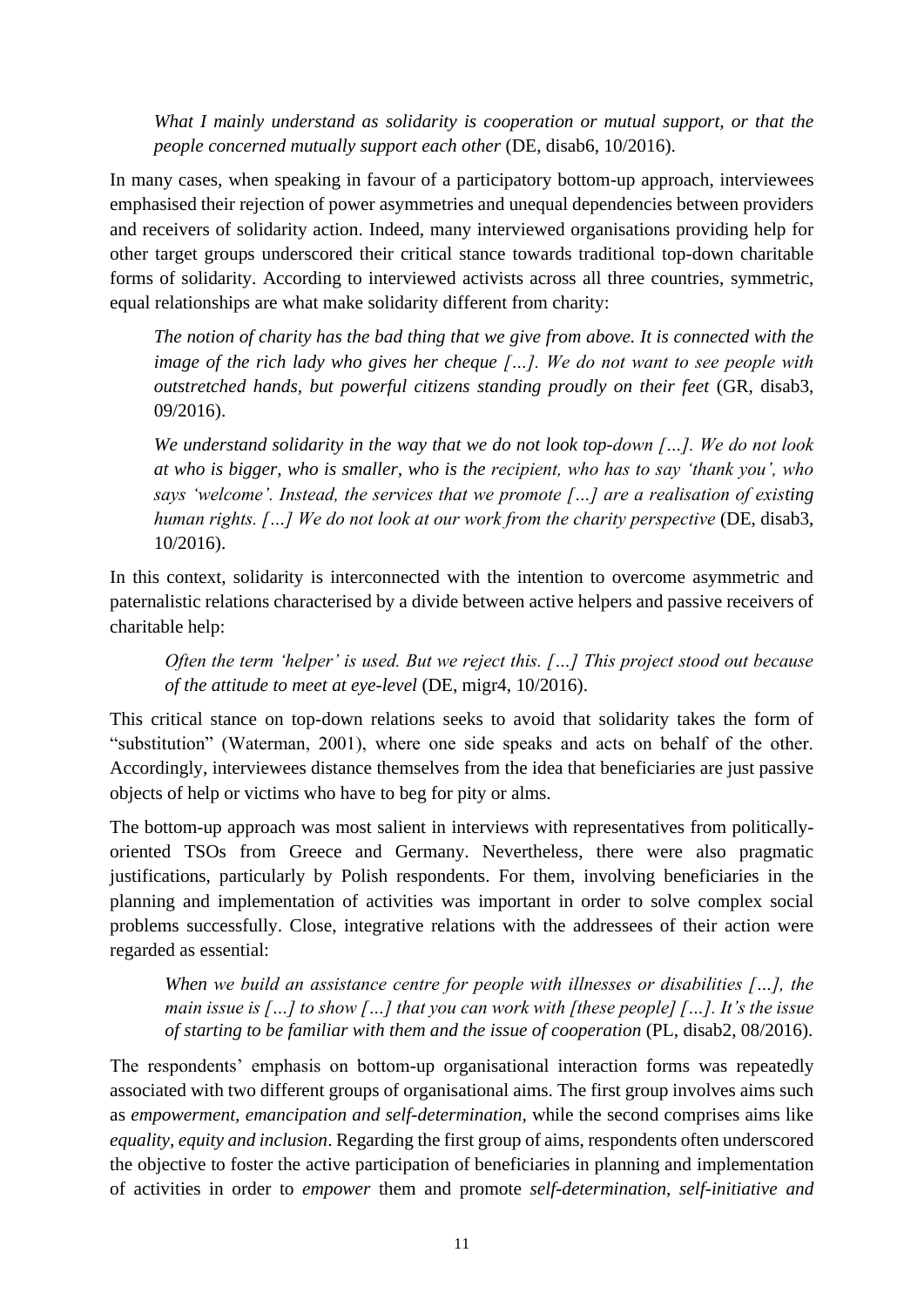*independence*. In this sense, solidarity action is seen as a means to encourage and support target groups' self-help. This entailed a rejection of overprotectiveness that impedes any selfinitiative:

*'Giving alms to a beggar' […] this concept has changed completely. […] People need to try and drag themselves out of the mud instead of waiting for help from outside; help for self-help* (DE, unemp12, 11/2016).

Organisations targeting people in need in other countries often discussed empowerment in terms of capacity-building. In this spirit, TSOs cooperate closely with local organisations in the target country, helping to create the financial, structural or knowledge-based background conditions for local self-organisation, and transferring as much responsibility as possible to the local partners:

*Implementation is always carried out by local NGOs. […]. We want to give priority to the identity and the empowerment of the local actors. […] And we seek to transfer more responsibility to [the target countries in] the south* (DE, disab3, 10/2016).

In comparison, some other interviewees underlined that their group or organisation applies a bottom-up approach in order to promote *equality, equity and inclusiveness*. In this regard, a representative of a Greek labour union underlined:

*We are all equal, and we strive to have this reflected through equality in the assignment of roles, either in production or in representation. Direct democracy is our modus operandi* (GR, unemp7, 09/2016).

Finally, hierarchical *top-down* directed forms of interaction with beneficiaries were barely manifested in our interviews. Even if out-group solidarity action may involve a predisposition towards power asymmetries between the initiators and addressees of solidarity action, our interviewees appeared mostly dismissive of paternalistic relations. Asymmetric forms of solidarity motivated by charity, compassion and neighbourly love were often referred to critically. Nevertheless, *charitable help* – as the aim linked to top-down interactions with beneficiaries – was in rare cases discussed in a positive manner, for instance, by a churchrelated charity organisation from Poland:

*A flood, a typhoon, we are there: Haiti, Nepal, Philippines, Japan. We are present there. Above all, this is an expression of solidarity, I think. And the people we help make us feel that they are thankful for it* (PL, migr7, 09/2016).

Moreover, among the interviewed Polish TSOs there was a professional service provider from the disability field whose approach may be described as top-down because of the way in which the organisation defines its goals and standards, and how it perceives its beneficiaries as passive clients or recipients.

# **Discussion**

Our study demonstrates that the rationale of action, the scope of beneficiaries and relations with and among beneficiaries constitute crucial themes in TSOs' understanding of solidarity. Axial coding helped us to reconstruct interrelations between the different codes, broader categories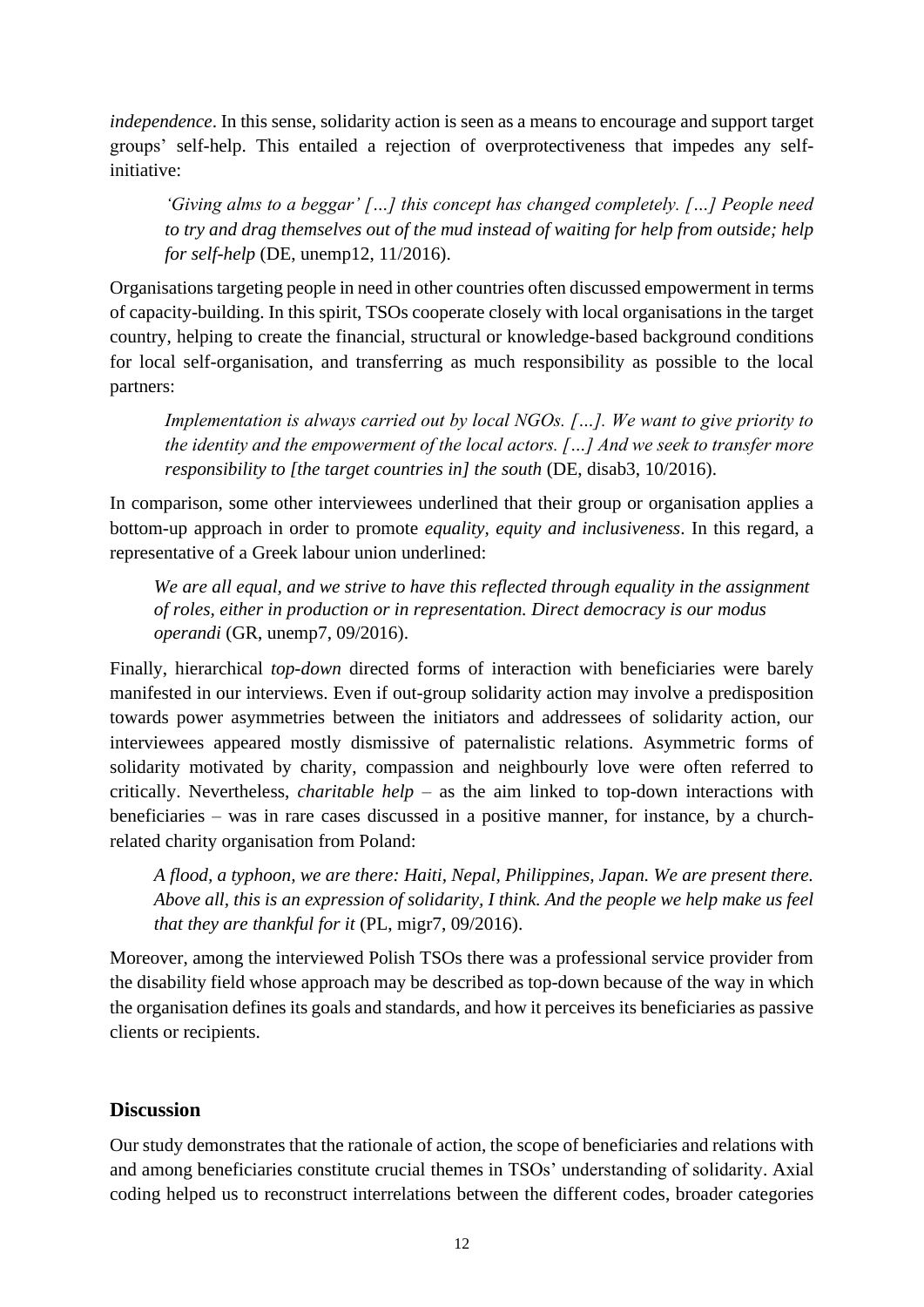and themes. We have illustrated these interrelations by allocating the codes across four semantic fields within a two-dimensional space. As shown in Figure 1, we propose to organise them along two dimensions: a horizontal dimension marked by the contrast between *society* and *community,* and a vertical dimension characterised by the contrast between *dependence* and *self-determination*.





#### self-determination

#### dependence

We interpret all four quarters of the graph as ideal types of solidarity understandings. The upperleft quadrant refers to *progressive, transnational solidarity*. It assumes that solidarity is motivated by humanistic values, defines targets of action in open to universalistic terms, and centres on political action aimed at progressive social and political change within society. The upper-right quadrant stands for the *political mobilisation of a group.* It involves action aimed at social and political change that is beneficial for a predefined and enclosed group of members. The lower-left quadrant represents the idea of *helping people in need*. This is motivated by philanthropic values, but sometimes also for pragmatic reasons. In both cases, solidarity action starts with the neediness of people regardless of their group affiliation or other characteristics. Finally, the lower-right quadrant refers to a *targeted goods- and service provision* to pre-defined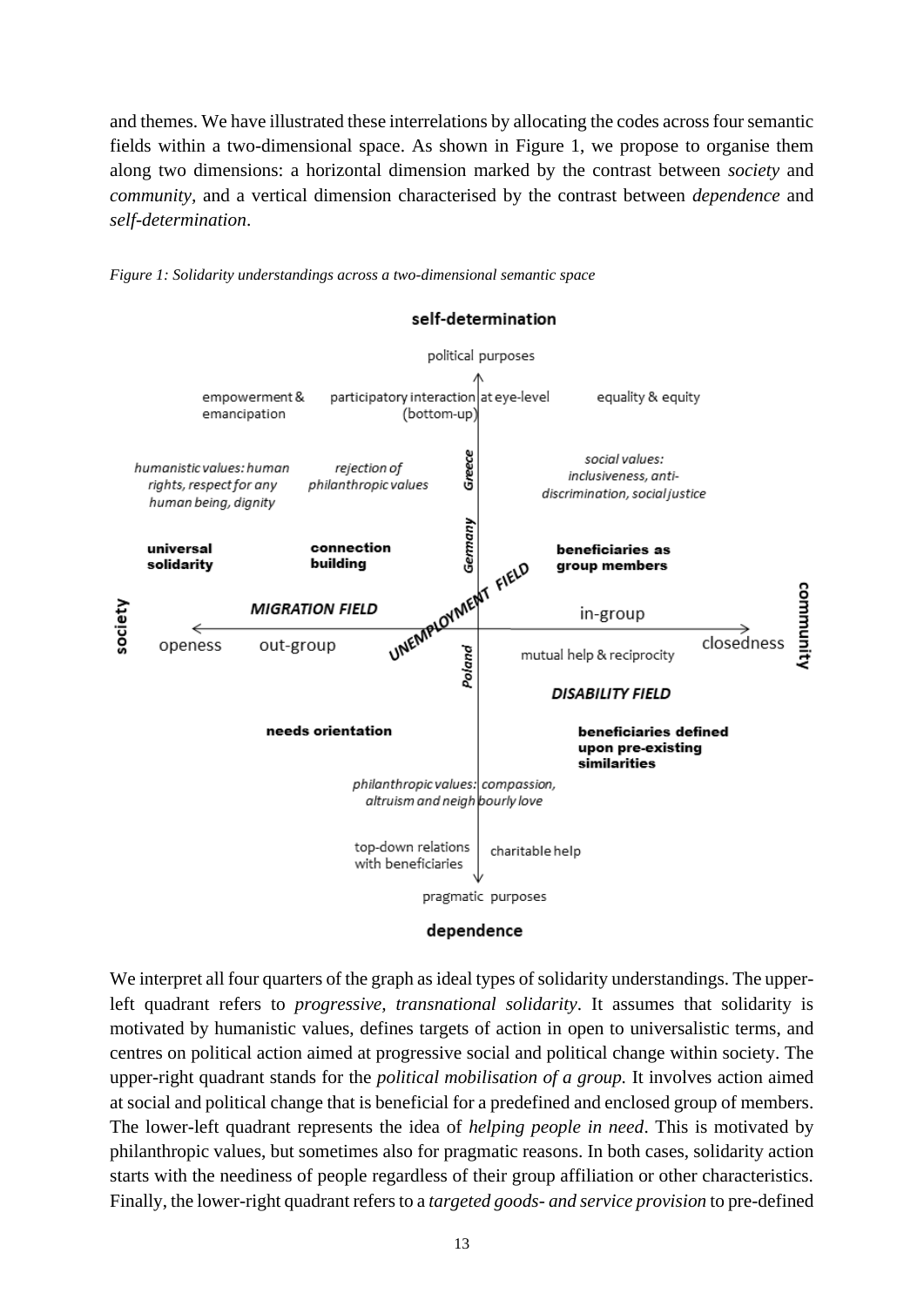groups, including various forms of care and assistance. In both lower quadrants, solidarity is typically shaped by one-sided *top-down relations with beneficiaries*, seen as clients or passive "objects" of support.

The interviews with TSO activists indicate that the way in which solidarity is conceived within these dimensions is characterised by a complex pattern of field- and country-specific features. Our study revealed considerable diversity in the TSOs' rationale of action. On the one hand, similar to the dichotomy between political advocacy and service-orientation described in earlier studies (for instance, Baglioni, 2001; Giugni, 2001), we could distinguish between activists whose engagement was based on political and moral concerns, and those who distanced themselves from any political agenda or specific values, understanding their work as the neutral provision of goods or services. On the other hand, our interviews showed that many TSOs combine a needs-oriented provision of goods and services with a political or value-driven mission and forms of political activism (also Karakayali and Kleist, 2016; Speth and Becker, 2016; Sotiropoulos and Bourikos, 2014). This observation corroborates previous research showing that collective action may take on hybrid forms in order to respond to complex social challenges and demands (Baglioni and Giugni, 2014; Minkoff, 2002).

Yet, this finding does not equally apply to all three countries of our study. Almost all TSOs from Greece and Germany stated that they would pursue political objectives or perceive their help as a political statement. This also applies to those that address urgent needs, because of a strong interlinkage of providing support and political activism among the Greek and German TSOs (also Kanellopoulos et al., 2021; Misbach, 2015; Schmid, 2019; Vathakou, 2015; Zamponi and Bossi, 2018). In comparison, only a few TSOs from Poland admitted to having any political motives or objectives (also Petelczyc et al., 2021).

Differences in the degree of the TSOs' politicisation can be related to distinct experiences with the impact of the economic and migration policy crises in the analysed countries (Kousis et al., 2020; Lahusen et al., 2021;). In Greece, the harsh impact of the economic and so-called refugee crisis and the austerity policies led to an unprecedented emergence of grassroots solidarity initiatives (Kanellopoulos et al., 2021; Zamponi and Bosi, 2018). In a similar way, insufficient state responses to the arrival of high numbers of refugees and asylum seekers in 2015/2016 triggered a significant rise in grassroots TSOs in support of refugees in Germany (Speth and Becker, 2016). These TSOs were also coping with pressing needs of their target groups, but were simultaneously inspired by political motives and goals (Zschache, 2021). In comparison, Poland was less evidently affected by the recent economic and migration policy crisis (Rae, 2012). In contrast to Greece and Germany, momentum for enhanced politicisation of TSOs was thus rather weak. Among the established TSOs, a considerable part seeks to operate in a neural, professional manner and abstains from taking a political stance in order to secure their access to public funds, on which many rely regularly (Petelczyc et al., 2021).<sup>3</sup>

While we found country differences in the degree of politicisation noteworthy, it is striking that politically-oriented activists are guided by similar normative principles across the three countries. Basically, among those who referred to specific values in their work, all three basic

<sup>3</sup> Forms of political action in favour (but also widely against) refugees do nevertheless exist in Poland (Narkowicz, 2018). However, there seems to be a stronger divide between protest- and practical-help-oriented civil society groups in this country.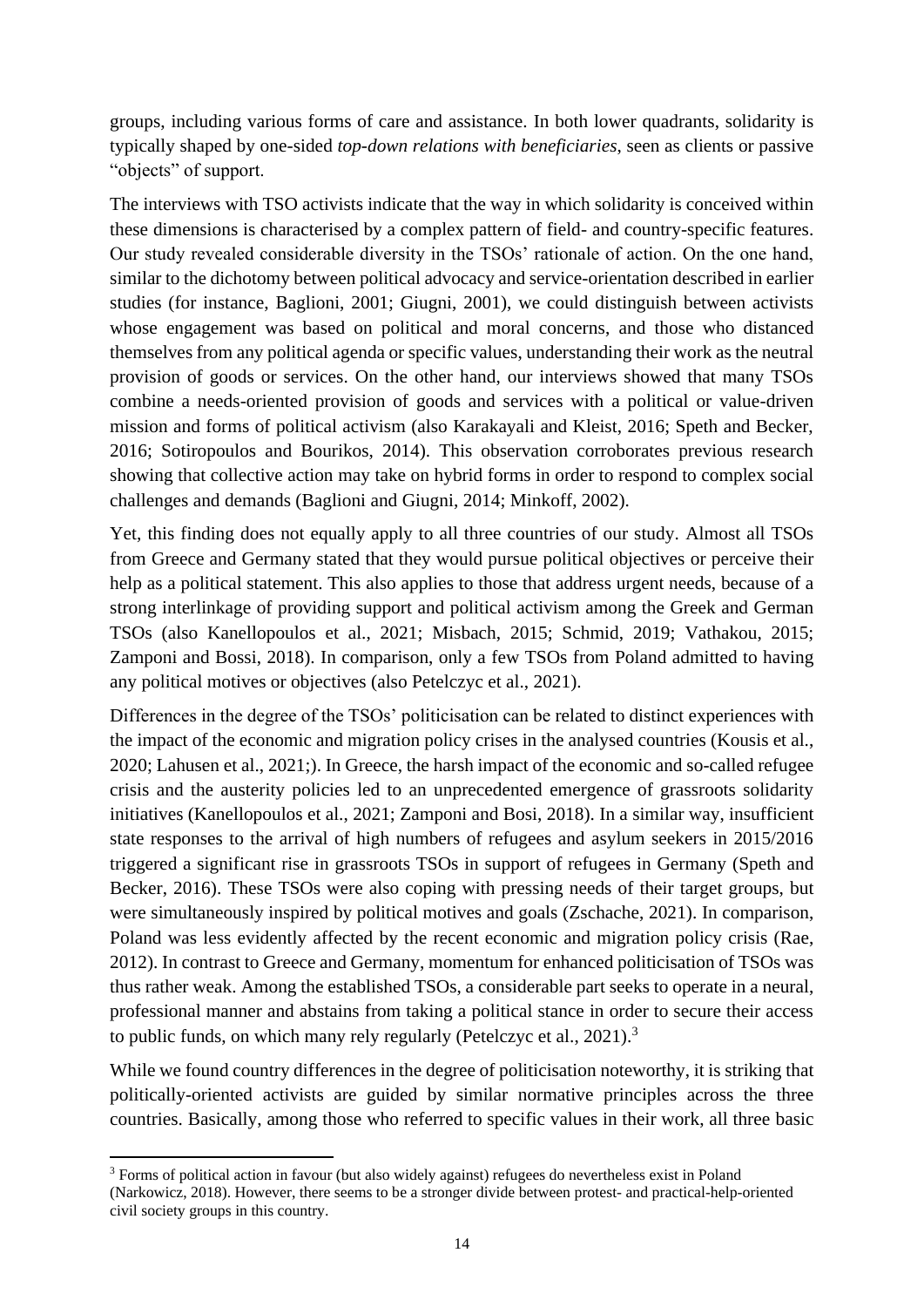frames discussed in the scholarly literature (Passy, 2001) are present. Yet, our findings indicate that value orientations vary according to the TSOs' fields of activity. Values of humanism and human rights were emphasised by interviewees from migration and disability TSOs. This orientation is also reflected in the fact that these respondents rejected philanthropic, charitybased values the most (also Mann, 2018; Köbsell, 2006; Siapera, 2019), whereas representatives from unemployment TSOs referred mostly to social values, including social justice, equality and inclusion.

As regards the TSOs' scope of beneficiaries, interviewees' approaches varied from an inclusive approach (Waterman, 2001; Featherstone, 2012) to a narrow definition of target groups, based on people's specific life situations. Overall, it was the former approach that was the most salient way of understanding solidarity with respect to the scope of beneficiaries.

On closer inspection, there are some field-specific traits. Interviewees who emphasised a universal or global understanding of solidarity are typically located in the migration field. Our interviews also showed that in all three countries, the idea of universal solidarity was expressed mainly by representatives from politicised, left-wing or alternative refugee TSOs that challenge the official government (Povrzanović Frykman and Mäkelä, 2020; Haaland and Wallevik 2019). These kinds of actors were particularly influential among Greek and German TSOs.

In comparison, the extension of solidarity towards new target groups, broad solidarisation across different constituencies and joining forces for common goals were salient among unemployment TSOs in all three countries. This finding resonates well with existing research showing that civil society organisations and movements rallying for labour and social rights adapt to new exigencies and challenges by bridging different grievances and claims. While bridging concerns and alliance building are strategies that are not new in the repertoire of social movements (e.g. Bandy and Smith, 2005; Snow et al., 1986; Statham, 2001: 136-139), diversification and extension seem to be responses that have received renewed attention in recent years. Labour unions, for instance, facing a considerable weakening of their membership base, maintain their influence by addressing new target groups and grievances that go beyond the traditional definition of labour rights, thus securing the support of broader and more diverse constituencies and renewing their legitimacy foundations (e.g. Diani, 2019; Gumbrell-McCormick, 2011; Marino, Penninx and Roosblad, 2015). A narrow understanding of target groups was only present among some TSOs from the disability field. Our interviews suggest that fragmentation and particularism seem to characterise this field, at least to some extent.

Finally, many of our interviewees expressed clear ideas about their organisations' relations with beneficiaries and the quality of relations between members. Most of the TSOs' representatives highlighted the importance of participatory, symmetric bottom-up relations, together with promotion of the beneficiaries' independence, capability and self-initiative (also Duru, 2020). Some differences appear with regard to the justification of such an approach. From a political, normative perspective, horizontal, symmetric relations with beneficiaries "at eye level" were linked to normative ideas of empowerment, emancipation and self-determination. In this context, TSOs rejected asymmetrical, top-down relations as an expression of paternalism and unequal power relations. From a service-oriented perspective, horizontal and inclusive, participatory relations with beneficiaries were regarded as suitable in order to work efficiently and effectively. Although we could not identify clear field-specific patterns regarding the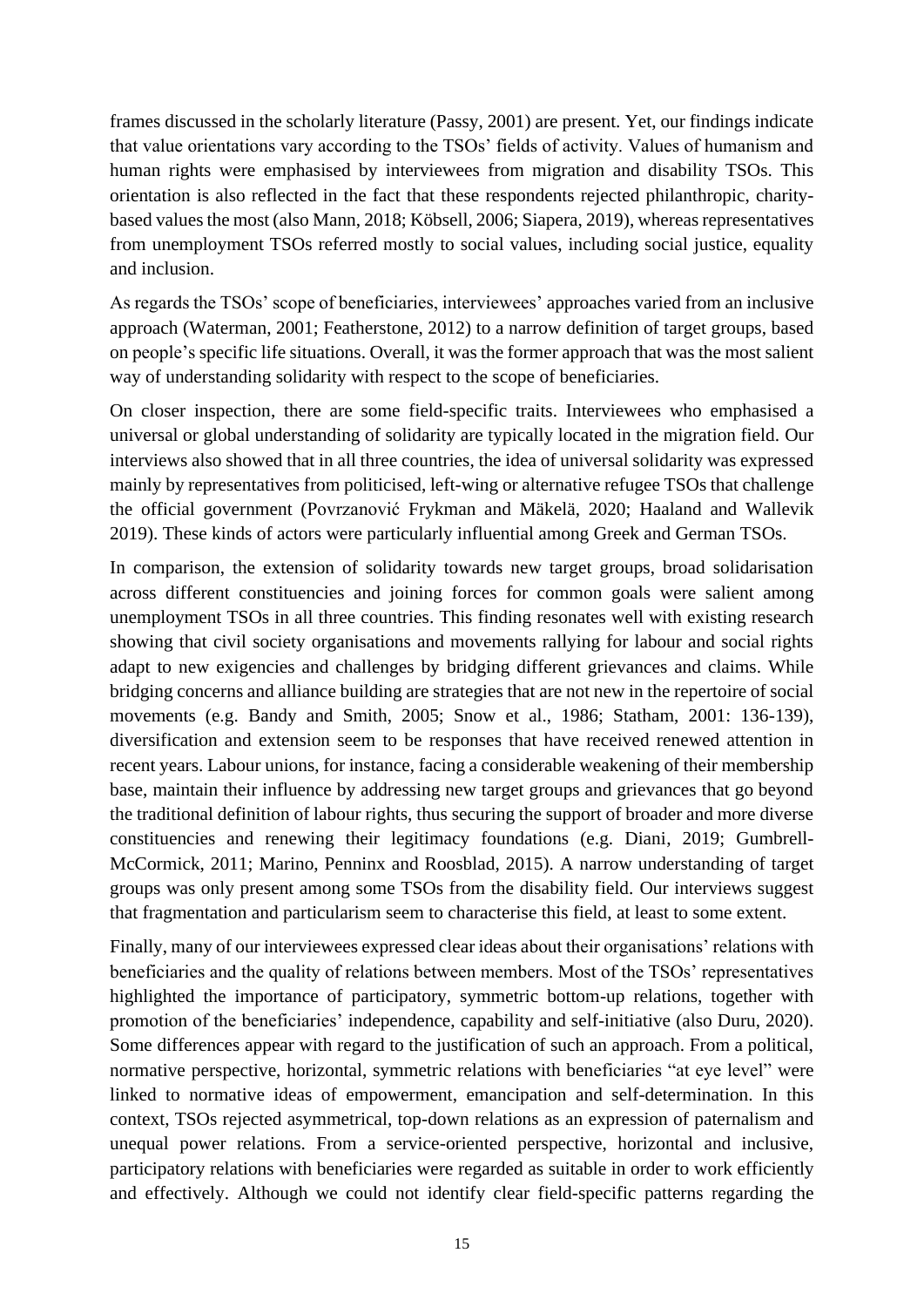conception of relations with beneficiaries, the country context seems to play a certain indirect role. Our findings suggest that both the weight and the justification of bottom-up relations were influenced by the degree of TSOs' politicisation. In the Greek and German cases, the high degree of politicised TSOs went along with an emphasis on bottom-up relations and political, normative justifications. In Poland, where the interviewed TSOs were in part purely serviceoriented, the bottom-up approach was less pronounced, and where so, partly with pragmatic, effectiveness-based justifications.

## **Conclusions**

This paper aims to shed light on the solidarity understandings by smaller to medium-scale, grassroots-based, often locally-embedded and transnationally-oriented civil society organisations. Even though our approach was exploratory and inductive, the main categories in interviewees' reflections about solidarity turned out to mirror the main theoretical typologies in the field of civil society and social movement research (e.g. Featherstone, 2012; Giugni and Passy, 2001; Waterman, 2001). The rationale of action, the scope of beneficiaries and relations with and among beneficiaries emerged as relevant themes to distinguish between various forms of solidarity practised by TSOs.

Our study also revealed that the core understanding of solidarity among the TSOs under review reflects the progressive, transnational type of solidarity (upper left square in Figure 1). This solidarity conception is characterised by a combination of a rationale based on political purposes and progressive humanistic values orientation, and the openness to various groups of beneficiaries, which further translates as active connection building between different constituencies and practicing universal solidarity.

What is more, our research provides novel insights into the dynamics that shape the various dimensions of TSOs' understanding of solidarity as a practice. On the one hand, TSOs appear to react to contextual conditions and changing circumstances at country-level (also Anner, 2011; Baumgarten, 2014). This becomes particularly evident with regard to TSOs' countryspecific experiences with the impact of unfolding crises, like the financial and economic crisis following 2008 and/or the so-called refugee crisis, and the respective policy responses, most notably austerity policies, the weakening of the welfare state and/or the lack of an adequate public problem-solving capacity. In Greece and Germany, such experiences contributed to the rise of a new culture of civic engagement and new solidarity practices. Especially due to the proliferation of informal and alternative grassroots civil society actors, organised solidarity engagement became much more politicised and contentious, thus changing – and politicising the very understanding of solidarity. Indeed, this observation corroborates findings of recent studies analysing the enhanced politicisation of collective action as a reaction to insufficient and inadequate state responses to the recent financial and economic crisis (della Porta, 2015; Kriesi, 2016; Zamponi and Bossi, 2018).

On the other hand, field-specific conditions and frameworks seem to matter in many ways (also Diani, 2019; Fligstein and McAdam, 2011; Lahusen et al., 2021; London and Schneider, 2012; Schedin, 2017). Overall, our study paints a complex picture of the interplay between the various factors underlying TSOs' solidarity conceptions. Against this backdrop, and given the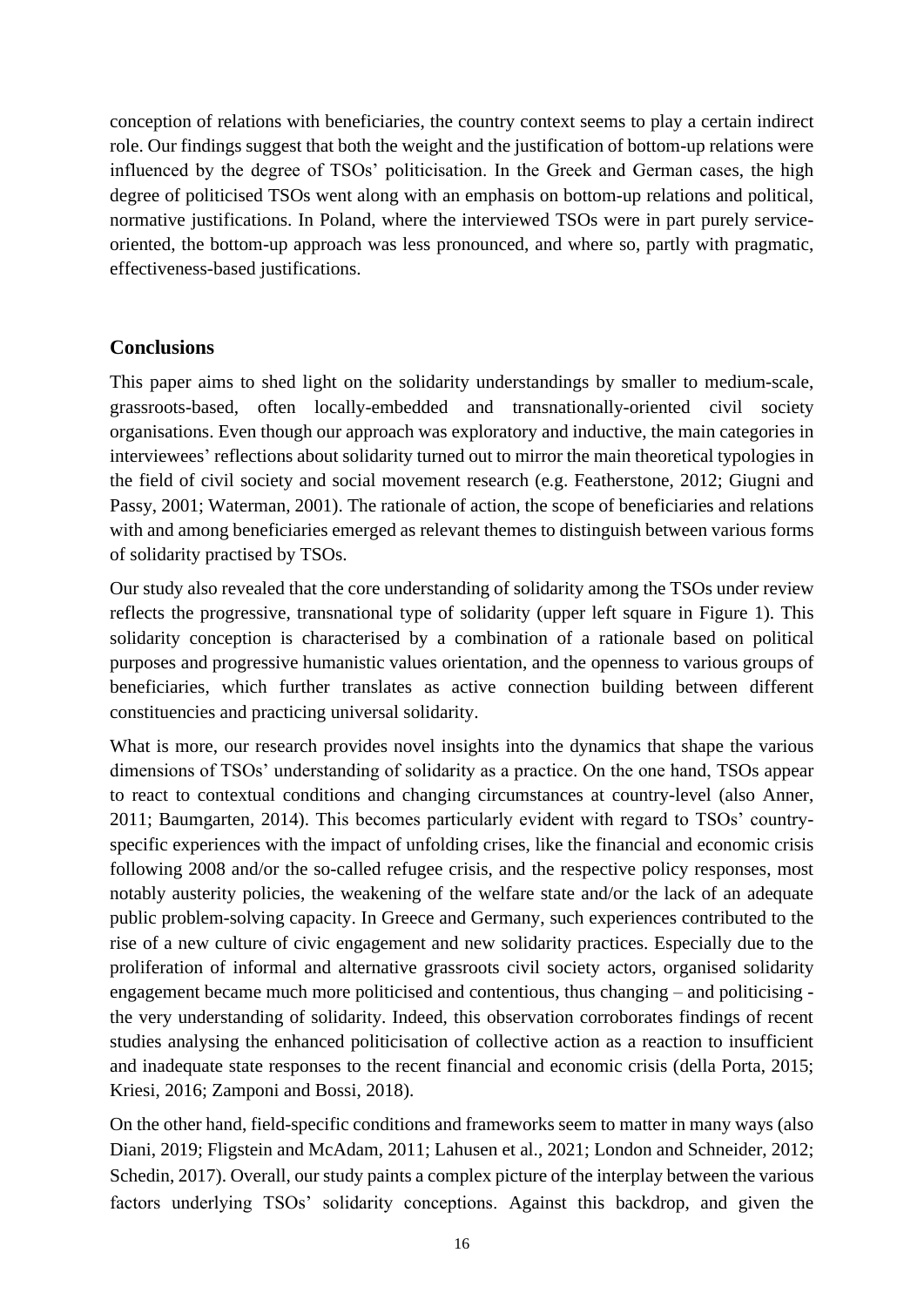limitations of a case study across three action fields and countries, further research would be useful to enhance our understanding of the factors and dynamics that shape the ways in which collective actors perceive and (re-)construct (transnational) solidarity.

### **References:**

Anner MS (2011). *Solidarity Transformed*. Ithaca: Cornell University Press.

- Baglioni S (2001). Solidarity Movement Organizations. In: Giugni M and Passy F (eds) *Political Altruism?* Lanham: Rowman & Littlefield, pp. 219-234.
- Baglioni S and Giugni M (eds) (2014). *Civil Society Organizations, Unemployment, and Precarity in Europe*. London: Palgrave Macmillan.
- Bandy J and Smith J (2005) Factors Affecting Conflict and Cooperation in Transnational Movement Networks. In: Bandy J and Smith J (eds) *Coalitions across Borders.* Lanham: Rowman & Littlefield, pp. 231-252.
- Baumgarten B (2014). Culture and Activism across Borders. In: Baumgarten B, Daphi P and Ullrich P (eds) *Conceptualizing Culture in Social Movement Research*. London: Palgrave Macmillan, pp. 91-112.
- Brown G and Yaffe H. (2014). Practices of Solidarity. *Antipode* 46(1); 34-52.
- Bryant A and Charmaz K (2007). Grounded Theory Research: Methods and Practices. In: Bryant A and Charmaz K (eds) The SAGE Handbook of Grounded Theory. London: Sage, pp. 1-28.
- della Porta D (2015). *Social Movements in Times of Austerity*. Cambridge: Polity Press.
- della Porta D and Kriesi H (1999). Social Movements in a Globalizing World: An Introduction. In: della Porta D, Kriesi H and Rucht D (eds) *Social Movements in a Globalising World*. Basingstoke: Palgrave Macmillan, pp. 3-22.
- Diani M (2019). Unions as Social Movements or Unions in Social Movements? In: Grote J, Wagemann C (eds) *Social Movements Organized Labour Passions Interests*. London: Routledge, pp. 43-65.
- Duru D N (2020). A Convivial Journey. In: Hemer O, Povrzanović Frykman M and Ristilammi P-M (eds) *Conviviality at the Crossroads.* London: Palgrave Macmillan, pp. 125-143.
- Eterovic I and Smith J (2001). From Altruism to a New Transnationalism? In: Giugni M and Passy F (eds) *Political Altruism?* Lanham: Rowman & Littlefield, pp. 197-219.
- Faber D (2005). Building a Transnational Environmental Justice Movement. In: Bandy J and Smith J (eds) *Coalitions across Borders*. Lanham: Rowman & Littlefield, pp. 43-69.
- Featherstone D (2012). *Solidarity Hidden Histories and Geographies of Internationalism*. London: Zed Books.
- Fligstein N and McAdam D (2011). Toward a General Theory of Strategic Action Fields. *Sociological Theory* 29(1): 1-26.
- García Agustín Ó (2012) Enhancing Solidarity. *Journal of Multicultural Discourses* 7(1): 81- 97.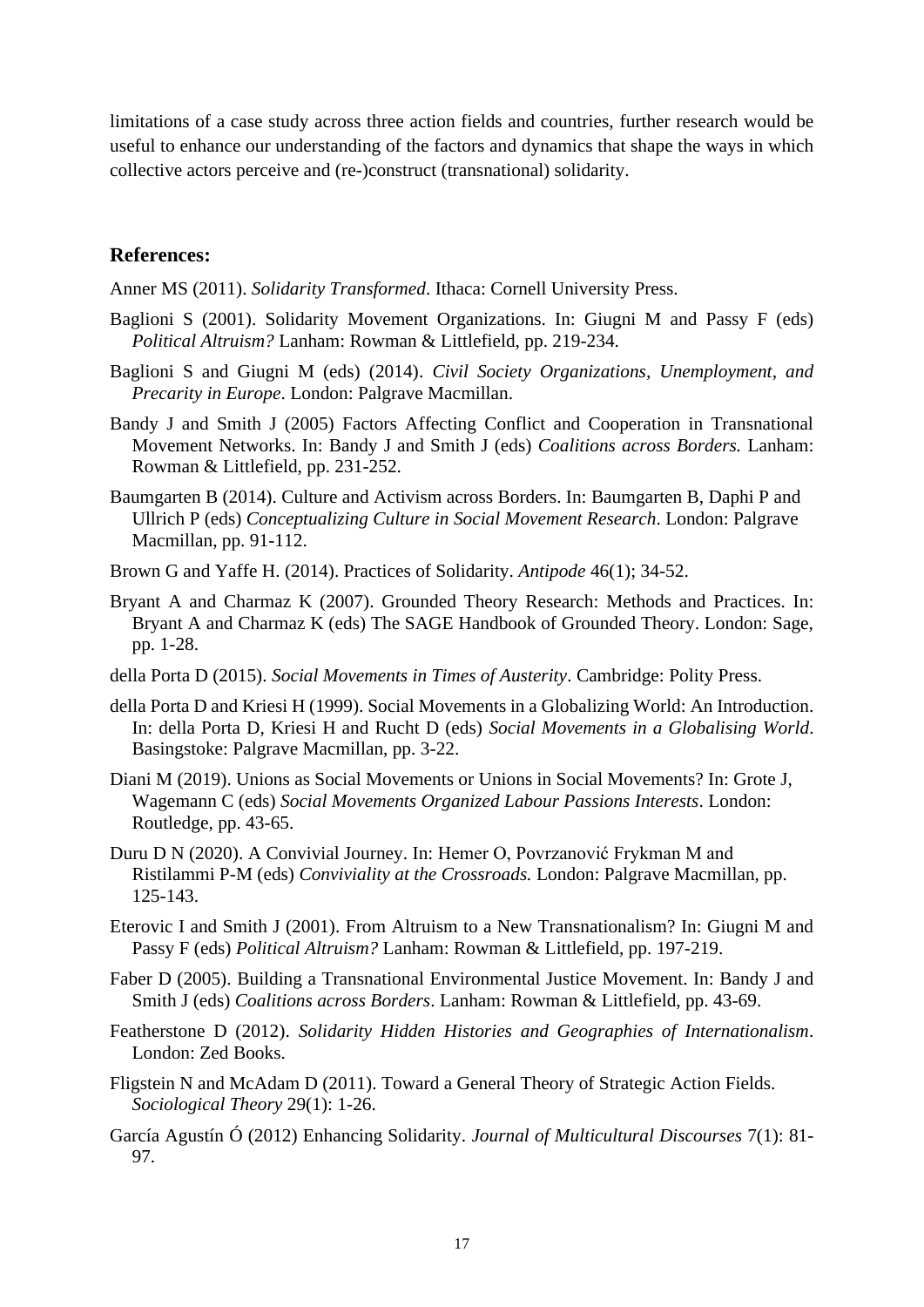- Giugni M (2001). Concluding Remarks. In: Giugni M and Passy F (eds) *Political Altruism?* Lanham: Rowman & Littlefield, pp. 235-244.
- Giugni M and Passy F (eds) (2001). *Political Altruism?* Lanham: Rowman & Littlefield.
- Glaser B and Strauss A (1967). *The Discovery of Grounded Theory*. Chicago: Aldine.
- Gumbrell-McCormick R (2011) European Trade Unions and "Atypical" Workers. *Industrial Relations Journal* 42(3): 293-310.
- Haaland H and Wallevik H (2019). Beyond crisis management? *Third World Quarterly* 40(10): 1869-1883.
- Hunt S and Benford R (2004). Collective Identity, Solidarity, and Commitment. In: Snow D, Soule S and Kriesi H (eds) *The Blackwell Companion to Social Movements*. Oxford: Blackwell, pp. 433-457.
- Hunter A (1995): Globalization from Below? *Social Policy* 25(4): 6-13.
- Kanellopoulos K, Karakioulafi C, Alexandropoulou P and Soros G (2021). Transnational Solidarity Organisations in Contemporary Greek Civil Society. In: Lahusen C, Zschache U and Kousis M (eds) *Transnational Solidarity in Times of Crises*, London: Palgrave Macmillan (forthcoming).
- Karakayali S and Kleist O (2016). EFA Studie 2: Strukturen und Motive der ehrenamtlichen Flüchtlingsarbeit (EFA) in Deutschland, Report, BIM, August.
- Köbsell S (2006). Towards Self-Determination and Equalization. *Disability Studies Quarterly* 26(2), https://dsq-sds.org/article/view/692/869.
- Kousis M, Lahusen C and Loukakis A (2016). Transnational Solidarity Organisation Analysis, in: TransSOL Integrated Report on Reflective Forms of Transnational Solidarity, pp. 21-74, https://blogs.uni-siegen.de/transsol/files/2016/12/Integrated-Report-on-Reflective-Formsof-Transnational-Solidarity.pdf.
- Kousis M, Loukakis A, Paschou M and Lahusen C (2020). Waves of Transnational Solidarity Organisations in Times of Crises. In: Lahusen C (ed) *Citizens' Solidarity in Europe*. Cheltenham: Edward Elgar.
- Kriesi H (2016). Mobilization and Protest in the Age of Austerity. In: Ancelovici M, Dufour P and Nez H (eds) *Street Politics in the Age of Austerity*. Amsterdam: Amsterdam University Press, pp. 67-90.
- Lahusen C (2016). *Transnational Solidarity within the European Union*. Paper presented at the 8th Pan-European Conference on the European Union, "The Union's Institutional and Constitutional Transformations: Stress or Adaptation?", Trento, 15-18 June 2016.
- Lahusen C, Kousis M, Zschache U and Loukakis A (2018). European Solidarity in Times of Crisis: Comparing Transnational Activism of Civic Organisations in Germany and Greece. *Österreichische Zeitschrift für Soziologie* 43(1): 173-197.
- Lahusen C, Zschache U and Kousis M (eds) (2021). *Transnational Solidarity in Times of Crises*, London: Palgrave Macmillan (forthcoming).
- London L and Schneider H (2012) Globalisation and Health Inequalities: Can a Human Rights Paradigm Create Space for Civil Society Action? *Social Science & Medicine* 74(1): 6-13.
- Mann BW (2018). Survival, Disability Rights, and Solidarity. *Disability Studies Quarterly* 38(1).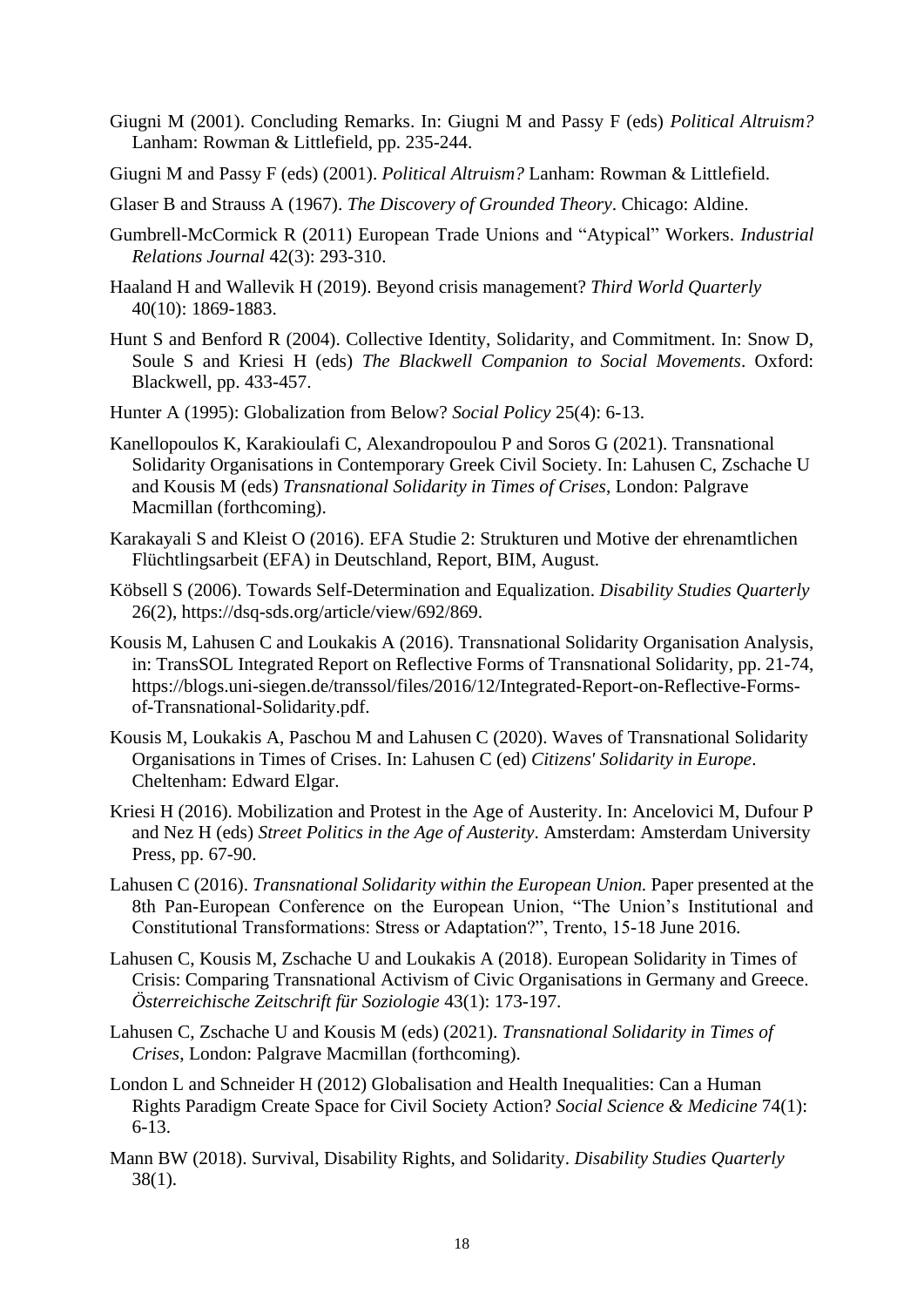- Marino S, Penninx R and Roosblad J (2015) Trade Unions, Immigration and Immigrants in Europe Revisited. *Comparative Migration Studies* 3(1): 1-16.
- Minkoff DC (2002). The Emergence of Hybrid Organizational Forms. *Nonprofit and Voluntary Sector Quarterly* 31(3): 377-401.
- Misbach E (2015). 'Sich für Gesundheit starkmachen'. *zeitschrift für menschenrechte* 2: 122- 135.
- Narkowicz K (2018). 'Refugees Not Welcome Here'. *International Journal of Politics, Culture, and Society* (31): 357-373.
- Passy F (2001). Political Altruism and the Solidarity Movement: An Introduction. In: Giugni M and Passy F (eds) *Political Altruism?* Lanham: Rowman & Littlefield, pp 3-25.
- Petelczyc J, Bakalarczyk R and Szarfenberg R (2021). Scopes of Solidarity in Times of Crisis: Insights from Poland. In: Lahusen C, Zschache U and Kousis M (eds) *Transnational Solidarity in Times of Crises*. London: Palgrave Macmillan (forthcoming).
- Polletta F and Jasper J (2001). Collective Identity and Social Movements. *Annual Review of Sociology* 27(1): 283-305.
- Povrzanović Frykman M and Mäkelä F (2020): Post-2015 Refugees Welcome Initiatives in Sweden. In: Hemer O, Povrzanović Frykman M and Ristilammi P-M (eds) *Conviviality at the Crossroads.* London: Palgrave Macmillan, pp. 165-188.
- Rae G (2012). Austerity Policies in Europe: The Case of Poland. International Policy Analysis, Berlin: FES, August.
- Schedin H (2017). Accessibility to Power. *Disability, CBR & Inclusive Development* 28(3): 115-126.
- Schmid S (2019). Taking Care of the Other. *Social Inclusion* 7(2): 118-127.
- Siapera E (2019). Refugee Solidarity in Europe. *European Journal of Cultural Studies* 22(2): 245-266.
- Smith J (2002). Bridging Global Divides? *International Sociology* 17(4): 505-528.
- Smith J and Bandy J (2005). Introduction: Cooperation and Conflict in Transnational Protest. In: Bandy J and Smith J (eds) *Coalitions across Borders*. Lanham: Rowman & Littlefield, pp. 1-17.
- Snow DA, Rochford EB, Worden SK and Benford R (1986). Frame Alignment Processes, Micromobilization, and Movement Participation. *American Sociological Review* 51(4): 464-481.
- Sotiropoulos D and Bourikos D (2014). Economic Crisis, Social Solidarity and the Voluntary Sector in Greece. *Journal of Power, Politics & Governance* 2(2): 33-53.
- Speth R and Becker E (2016). Zivilgesellschaftliche Akteure und die Betreuung geflüchteter Menschen in deutschen Kommunen. Opusculum 92, Berlin: Maecenata Institut, April.
- Statham P (2001). Political Opportunities for Altruism? In: Giugni M and Passy F (eds), *Political Altruism?* Lanham: Rowman & Littlefield, pp. 133-159.
- Strauss AL and Corbin JM (1990). *Basics of qualitative research*. Thousand Oaks, CA: Sage.
- Tarrow S and McAdam D (2005) Scale Shift in Transnational Contention. In: della Porta D and Tarrow S (eds) *Transnational Protest and Global Activism*. Lanham MD: Rowman & Littlefield, pp. 121-150.